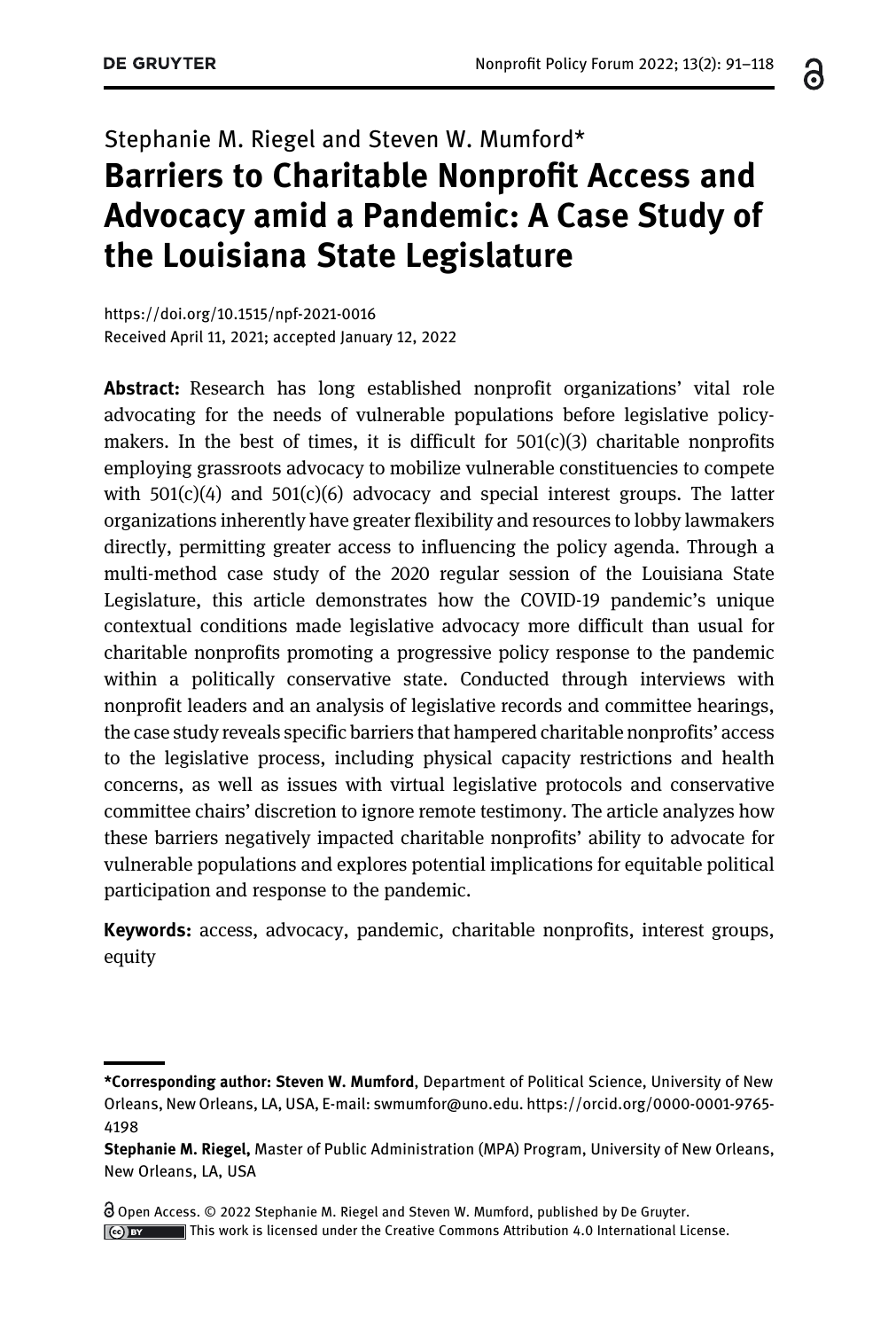## 1 Introduction

The nonprofit sector serves many vital functions. Advocating on behalf of vulnerable communities in the political arena is widely recognized as one of the most important [\(Almog-Bar 2018](#page-24-0); [Lu 2018;](#page-26-0) [MacIndoe 2014;](#page-26-1) [Salamon 2002\)](#page-27-0). Scholarship has long established that nonprofits serve as important advocates for underserved communities and speak for those who are underrepresented in the political process [\(Berry and Portney 2014\)](#page-25-0). Studies have also shown that representing the needs of the most marginalized members of society is difficult in the best of times [\(Strolovich 2014](#page-27-1)). Nonprofits that play this role must expend limited time, energy, and resources to compete against well-funded corporate interests for access to legislative decision makers, which research has established as effective in influencing policy decisions ([Andrews and Edwards 2004;](#page-24-1) [Berry and Arons](#page-25-1) [2003](#page-25-1)). This article argues that during state legislative sessions held in spring 2020 amid the early months of the COVID-19 pandemic, legislative advocacy was more difficult than usual for many charitable nonprofits representing vulnerable groups. This is particularly true in states with unfavorable political contexts for a robust and progressive policy response to health and economic threats facing vulnerable populations as a result of the pandemic [\(Pleyers 2020](#page-27-2); [Warner and Zhang 2021\)](#page-27-3).

The spring 2020 session of the Louisiana State Legislature serves as a descriptive case study of this phenomenon ([Martinson and O](#page-26-2)'Brien 2015). Like many other states ([Brown 2020\)](#page-25-2), the session began normally in early March, until just days later it was suspended for seven weeks while the state shut down to prevent the spread of COVID-19 [\(Karlin 2020\)](#page-25-3). When lawmakers reconvened in early May, public safety measures restricted physical access to the state capitol, limiting the number of people allowed into committee hearings and opportunities for face-to-face interactions with lawmakers, both crucial to influencing the political process [\(Grasse and Heidbreder 2011;](#page-25-4) [Moreland-Russell et al. 2015](#page-26-3)). While everyone with business at the state capitol had to adjust to COVID-19 mitigation measures ([Ballard 2020](#page-25-5)), public charities registered under U.S. Internal Revenue Code  $501(c)(3)$  and advocating on behalf of vulnerable populations found their ability to advocate for progressive policies particularly hampered, especially in their efforts to engage in adversarial grassroots advocacy tactics with a conservative "supermajority" of state legislators ([Ballard 2019](#page-24-2)).

Other types of nonprofits aligned with pro-business conservative policies – most notably  $501(c)(4)$  social welfare organizations and  $501(c)(6)$  business leagues – faced fewer barriers to advocacy, including but not limited to fewer legal restrictions around the types and amount of advocacy they can participate in ([Prentice 2018\)](#page-27-4). The U.S. Internal Revenue Service (IRS) permits these nonprofits to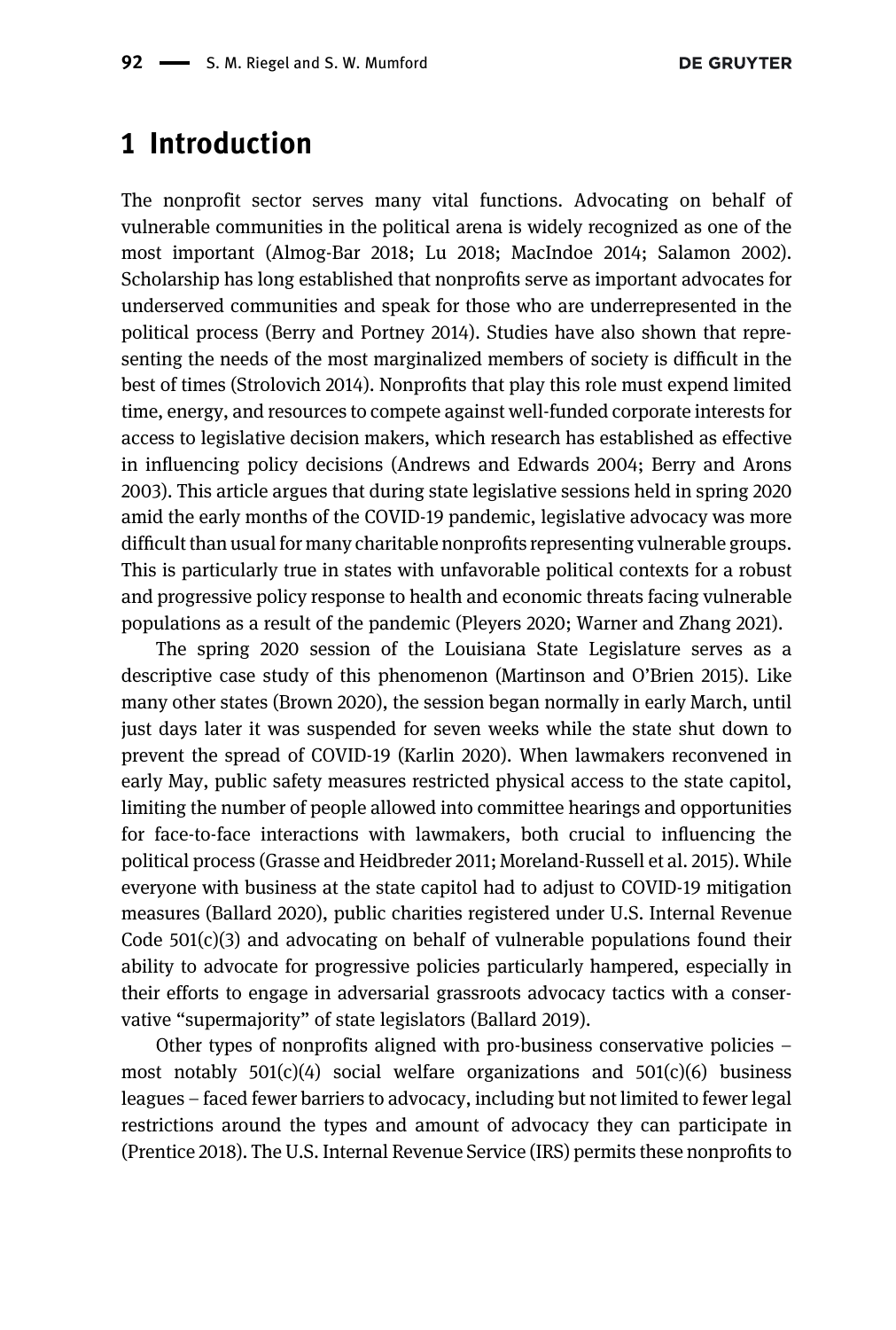engage in political campaign activity and unlimited direct lobbying in favor of or against particular legislation [\(IRS 2021](#page-25-6); [Mason 2015;](#page-26-4) [Saitgalina, Dicke, and](#page-27-5) [Birungi 2019\)](#page-27-5), affording greater potential influence over legislative decision makers. Although they cannot offer donors tax deductions on their contributions  $(IRS 2021)$  $(IRS 2021)$ , larger  $501(c)(4)$  and  $501(c)(6)$  organizations often have prominent board members and the financial wherewithal to hire professional lobbyists, whose resources and expertise can translate into more active lobbying efforts [\(Saitgalina,](#page-27-5) [Dicke, and Birungi 2019](#page-27-5)). In contrast,  $501(c)(3)$  organizations are forbidden by the IRS from expending a "substantial part" of their budget on lobbying activities, a murky and inhibiting requirement [\(Prentice 2018](#page-27-4)). Partially as a result, charitable nonprofits often rely heavily on staff and volunteers to mount indirect grassroots advocacy campaigns seeking to raise public awareness and mobilize community action around more general causes [\(Bass et al. 2007](#page-25-7); [Berry 1999](#page-25-8); [Mosely 2011\)](#page-26-5).

During the 2020 legislative session in Louisiana, capacity restrictions and technological limitations severely hampered charitable nonprofits' ability to mobilize vulnerable communities through well-established and often adversarial grassroots advocacy tactics such as organizing demonstrations, engaging in public outreach and education, and crowding legislative committee rooms ([Kimberlin](#page-25-9) [2010;](#page-25-9) [Lu 2018](#page-26-0)). Moreover, because the vulnerable populations they represent were disproportionately affected by COVID-19 ([Marshall 2020](#page-26-6)), leaders of charitable nonprofit organizations appeared to take especially seriously the health threat of the pandemic. Thus, they were reluctant to engage in the limited in-person opportunities available for direct lobbying. Though the state legislature drafted rules allowing remote participation in committee deliberations, procedures were inconsistently communicated and administered, in part due to unreliable technology, and virtual outreach to politically conservative legislative committee chairs often went unanswered.

This article identifies a specific set of barriers to legislative access that uniquely disadvantaged the advocacy efforts of smaller  $501(c)(3)$  public charities advocating on behalf of vulnerable populations during the 2020 session of the Louisiana State Legislature. Findings are based on a descriptive case study of the legislative session [\(Martinson and O](#page-26-2)'Brien 2015), consisting of qualitative interviews with a purposive sample of leaders of  $501(c)(3)$  charitable nonprofit organizations engaging in grassroots advocacy for progressive policy reform during the session, and analysis of legislative records to validate interview responses. This article explores the barriers' impact on the sector's advocacy efforts under pandemic conditions and potential ramifications of limiting public charities' access to the democratic process for equitable recovery from the pandemic, particularly within states with conservative legislative majorities generally opposed to robust and progressive policy response to the pandemic ([Pleyers 2020;](#page-27-2)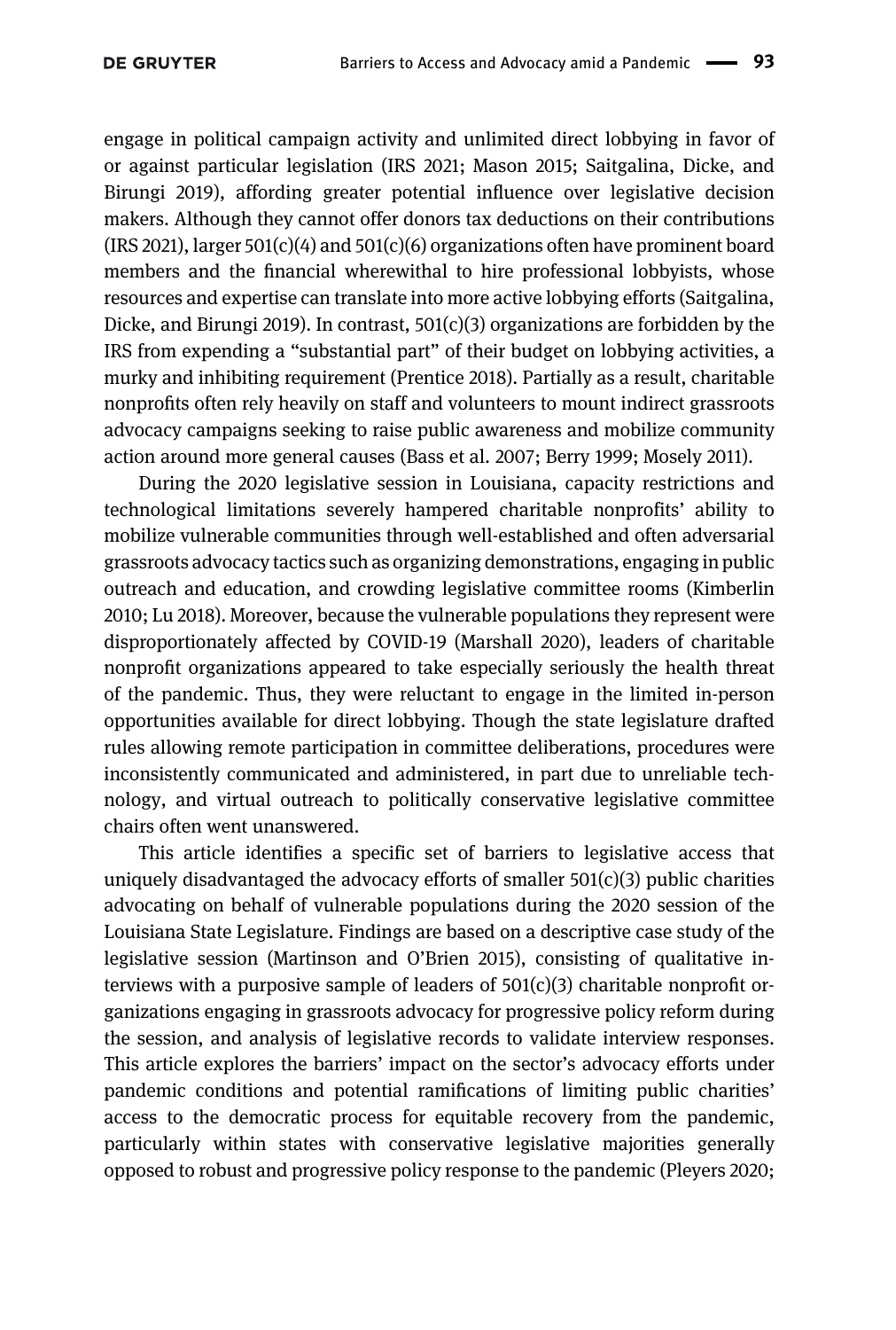[Warner and Zhang 2021](#page-27-3)). It also previews lessons learned by the nonprofit sector to prepare for future legislative sessions. The article begins with a review of nonprofit advocacy literature, including the importance of the advocacy function nonprofits serve and, more narrowly, the need for access to lawmakers to succeed in that function.

## 2 Nonprofits and Advocacy

Nonprofit advocacy, which is broadly defined as the attempt to influence public policy either directly or indirectly [\(Pekkanen and Smith 2014\)](#page-26-7), is a "basic right" protected by the U.S. Constitution and considered fundamental to a democratic society. Studies have established that nonprofit advocacy adds value to democratic governance by empowering citizens, informing policymakers of public needs, promoting social justice, and bringing the voices of marginalized populations into the policy process [\(Lu 2018](#page-26-0)). Scholars have also noted that through advocacy efforts, nonprofits protect the rights of vulnerable and underserved communities in the political arena [\(Kingdon 1984](#page-26-8); [MacIndoe 2014;](#page-26-1) [Pekkanen and Smith 2014\)](#page-26-7). While the importance of nonprofit advocacy has been widely recognized in academic literature, scholars differ in how they delineate the universe of nonprofits engaging in advocacy ([Kimberlin 2010](#page-25-9)).

A variety of nonprofits with distinct missions and tax-exempt status participate in policy advocacy activities in the United States to varying degrees [\(Lu 2018\)](#page-26-0). Scholars often distinguish between organizations engaging in advocacy that are registered with the IRS as  $501(c)(3)$  charitable nonprofits, and those registered as either 501(c)(4) social welfare organizations created solely to engage in advocacy, or 501(c)(6) membership-based professional and industry associations like chambers of commerce ([Kimberlin 2010\)](#page-25-9). The former IRS code typically encompasses traditional direct service nonprofits that engage in advocacy as a secondary activity [\(Andrews and Edwards 2004;](#page-24-1) [MacIndoe 2014](#page-26-1); [Reid 2006](#page-27-6)). The latter two codes more often include social movement organizations and interest groups with advocacy core to their mission.

These various types of organizations face different legal regulations governing their amount of lobbying and political activity, mentioned above. However, the boundaries separating types of advocacy nonprofits are blurry in practice ([Bass](#page-25-7) [et al. 2007;](#page-25-7) [Salamon 2002](#page-27-0)). For instance, some charitable nonprofits have a separately incorporated but related  $501(c)(4)$  arm for unrestricted lobbying ([Mason](#page-26-4) [2015](#page-26-4)). Coalitions of nonprofits may be formed under a variety of different IRS filing arrangements to advocate for common causes and interests. And grassroots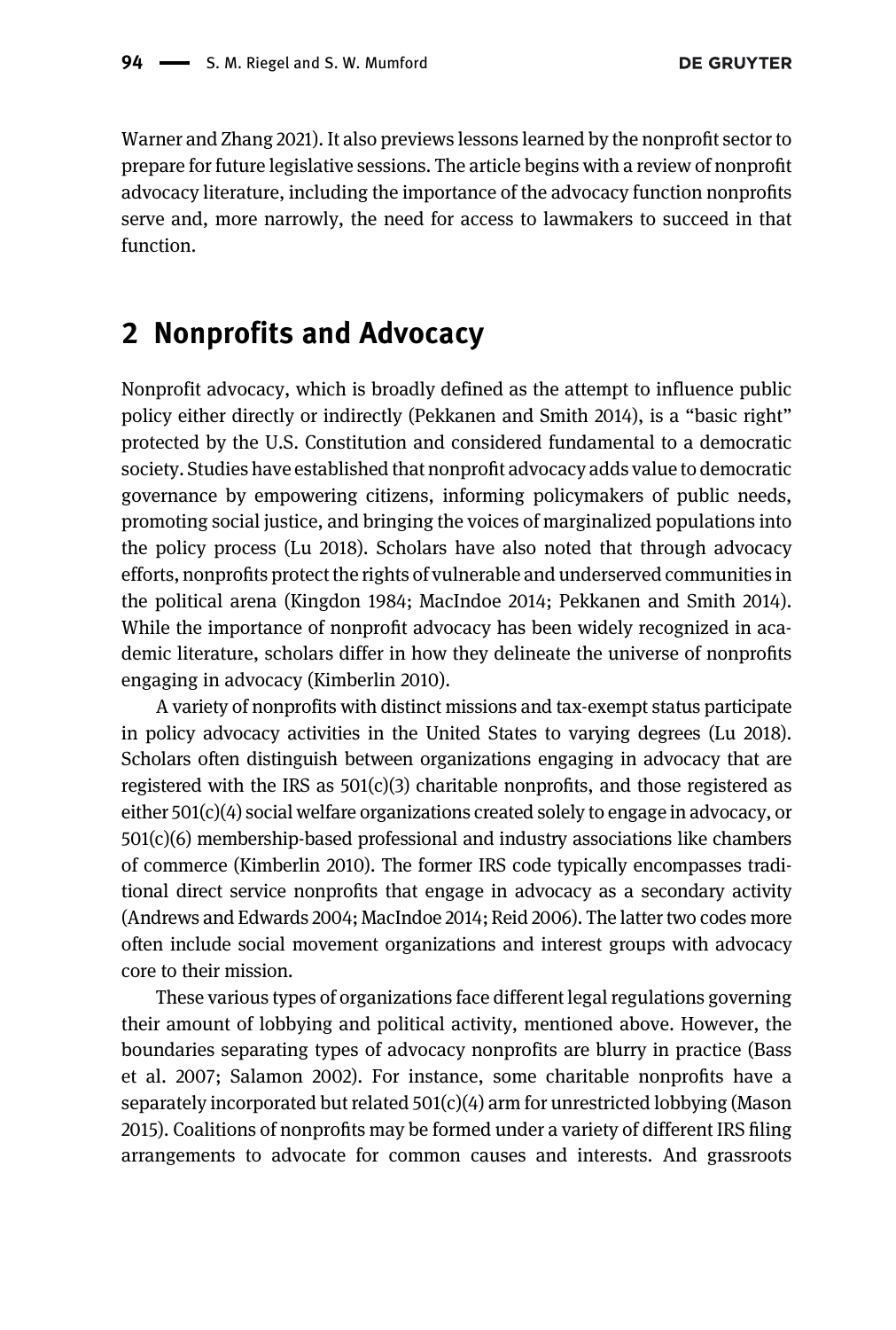networks that are not registered with the IRS may participate in informal community organizing [\(Hall 2010\)](#page-25-10).

Despite this complexity, discernible patterns emerge in the advocacy strategies most commonly employed by different types of nonprofits. These strategies can be grouped into two categories: insider tactics and outsider tactics [\(Almog-Bar](#page-24-0) [2018](#page-24-0)). Insider tactics typically refer to direct lobbying, which is defined by the IRS as attempting to influence legislation by directly communicating with policymakers and government officials, often in a cooperative fashion ([Prentice 2018](#page-27-4)). Insider tactics may also include activities such as donating to political campaigns and creating political action committees (PACs, registered under Internal Revenue Code 527 with a separate set of legal regulations) to support candidates for office [\(Saitgalina, Dicke, and Birungi 2019\)](#page-27-5). Professional and special interest groups in particular, often representing business or industry and registered as 501(c)(6) nonprofits, traditionally use insider tactics allowing them to directly lobby government officials, thereby taking advantage of greater flexibility to spend on lobbying and forge cooperative relationships, although these tactics may depend on ideological alignment between advocates and policymakers.

Outsider tactics, on the other hand, generally refer to what the IRS defines as "grassroots lobbying" and include a broader range of advocacy activities, such as education, outreach, coalition building and letter-writing campaigns [\(Almog-Bar](#page-24-0) [2018](#page-24-0); [Grasse, Ward, and Miller-Stevens 2021;](#page-25-11) [Mosely 2011](#page-26-5)). These efforts are often built from the bottom up, using networks of small nonprofit and community-based organizations, and involve organizing, mobilizing, and engaging the public to advocate for themselves ([Hall 2010](#page-25-10)). Grassroots advocacy groups are focused on improving the quality of life for local residents, particularly around issues of poverty and inequality, often through a confrontational approach with lawmakers who may not immediately share their concerns ([Walker and Stepick 2014\)](#page-27-7). In contrast to  $501(c)(6)$  organizations that rely on insider tactics, groups that engage in grassroots advocacy are typically registered as  $501(c)(3)$  nonprofits [\(Saitgalina,](#page-27-5) [Dicke, and Birungi 2019\)](#page-27-5).

Like  $501(c)(6)$  organizations, and unlike  $501(c)(3)$  nonprofits, organizations registered under IRS Code 501(c)(4) – often called social welfare, social movement, or civic engagement organizations – are not constrained in the amount and types of lobbying activities they can deploy [\(IRS 2021;](#page-25-6) [Mason 2015](#page-26-4)). These organizations are often highly professional and involved in the policy process to the near exclusion of other activities. As such, they are engaged in the formation, passage, and implementation of policy through both insider and outsider tactics [\(Almog-](#page-24-0)[Bar 2018](#page-24-0)). They may represent collective interests of the general public and underrepresented groups, as opposed to more narrow interests of professional associations and businesses, especially when they are connected to a  $501(c)(3)$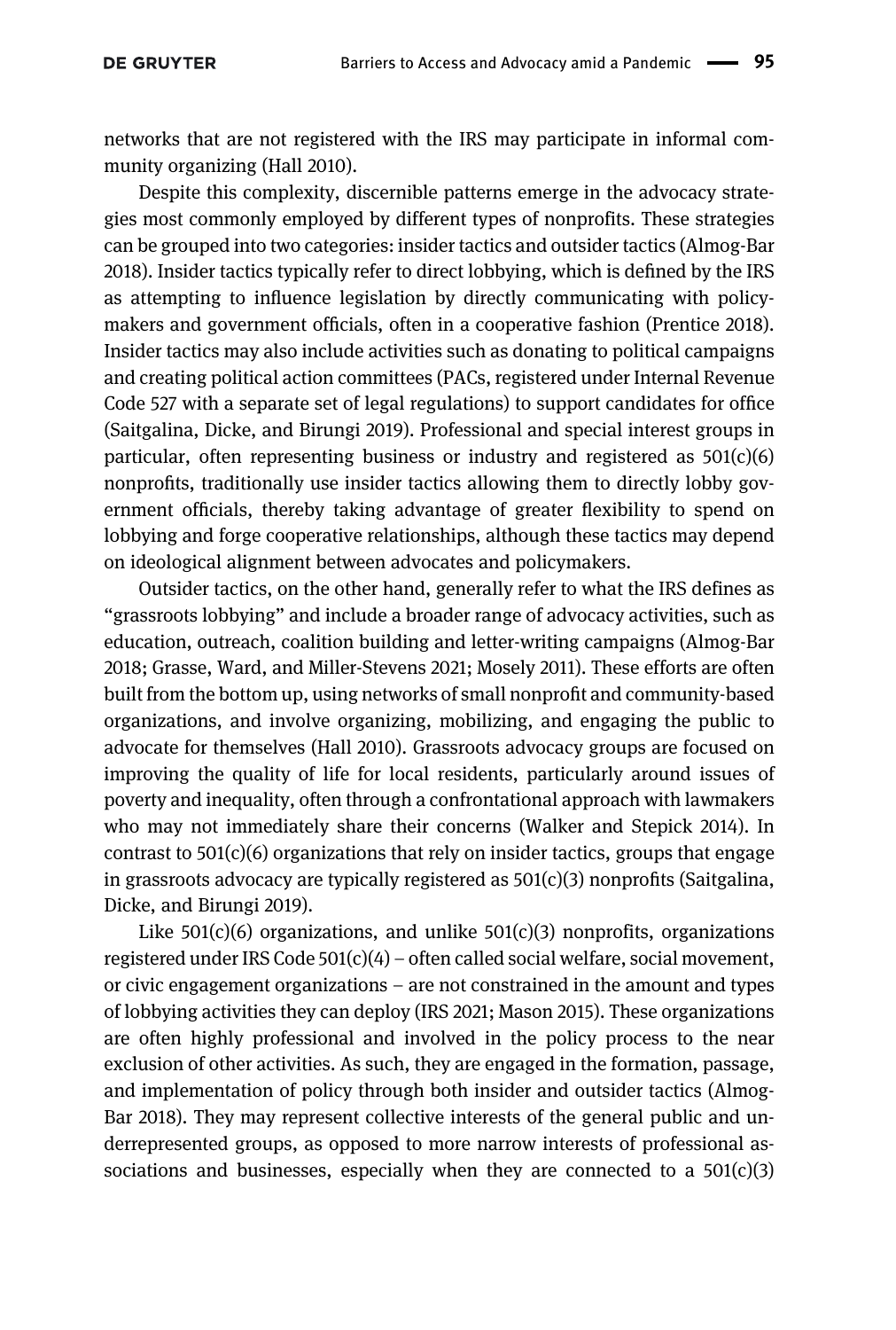charitable nonprofit. That said, they cannot offer tax deductions to donors ([IRS](#page-25-6) [2021](#page-25-6); [Mason 2015](#page-26-4)), potentially limiting their fundraising ability.

#### 2.1 Importance of Legislative Access

Regardless of the tactics used, nonprofit advocacy benefits from in-person access to decision makers, whether that means directly meeting with lawmakers, testifying in a committee hearing on a bill, or organizing a mass gathering in the halls of the state house to draw immediate attention to an issue ([Kimberlin 2010](#page-25-9)). The literature is rich with studies that establish a link between access and successful advocacy efforts. Studies of state legislatures have shown that both the number of lobbying hours and groups taking a position on a bill have an important impact on the outcome of legislation ([Grasse and Heidbreder 2011](#page-25-4)); that state legislators, regardless of party affiliation, consider committee testimony by representatives of nonprofit organizations to be influential in raising their awareness of various issues [\(Moreland-Russell et al. 2015](#page-26-3)); and that establishing personal relationships with lawmakers at the state and local levels of government is a key ingredient to successful advocacy ([Berry and Arons 2003\)](#page-25-1).

In this way, access to lawmakers may directly influence a legislative outcome in the form of new legislation or executive policy, which is "the most visible and celebrated indicator of influence in the policy process" [\(Andrews and Edwards](#page-24-1) [2004,](#page-24-1) 497). At the same time, access may enhance the success of advocacy efforts in less obvious ways, including by influencing the legislative agenda, or decisions about which issues will be discussed and which legislation debated; monitoring and shaping policy implementation; and shifting political institutions' long-term priorities and resources [\(Giugni 1998](#page-25-12); [Kingdon 1984](#page-26-8)). Thus, legislative access may beget additional access to more and more influential decision-making arenas, eventually allowing nonprofits to help shape ultimate policy decisions.

Historically, scholars have suggested that gaining legislative access is inherently problematic for the nonprofit sector. Decades ago, [Schattschneider \(1969\)](#page-27-8) argued that policymaking is controlled by those with money, privilege, and advantage. Domhoff [\(1998,](#page-25-13) 252) built on that work, showing the extent to which the corporate sector dominates the state and local policymaking process "through their direct involvement in policymaking networks, their support for policymaking foundations and research institutes, their presence in policymaking positions in government, their complex connections with the media, their influence in the electoral process and their ability to launch public relations campaigns."

More recent scholarship has recognized the increasing influence the nonprofit sector has wielded in the halls of power as it becomes more sophisticated and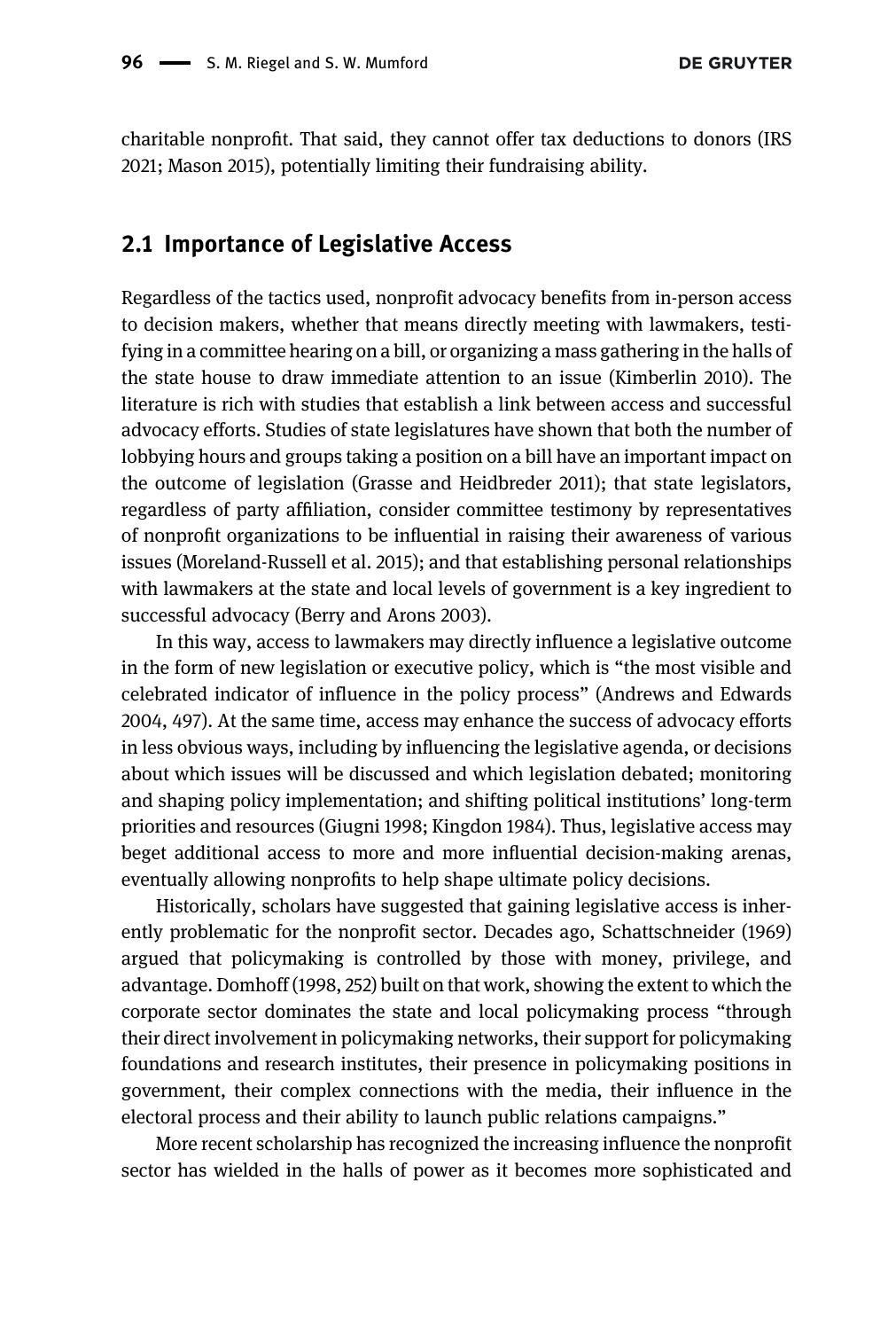strategic about gaining access to decision makers. Studies have explored the dynamics of the so-called "nonprofit industrial complex" – a system built on mutually beneficial relationships between the nonprofit sector, lawmakers, and industry ([Samimi 2012\)](#page-27-9) – and criticized the potential for this system to co-opt community leaders by providing them with opportunities for employment and professional advancement in the public and nonprofit sectors, thereby realigning their interests with maintaining the system as opposed to transforming it [\(Kivel](#page-26-9) [2016](#page-26-9)). Some scholars argue that because nonprofits are highly dependent on resources from foundations, corporations, and individuals, they acquiesce to the demands of wealthy funders, who are inherently more interested in maintaining the status quo than in promoting social change ([Stoner 2009](#page-27-10)). These findings are true not only for  $501(c)(4)$  and  $501(c)(6)$  organizations, but also can be true for charitable  $501(c)(3)$ s, which studies have shown are increasingly engaged and strategic lobbyists [\(Grasse, Ward, and Miller-Stevens 2021](#page-25-11); [Prentice 2018\)](#page-27-4).

While it is evident that the nonprofit sector writ large has gained greater legislative access as it has professionalized [\(Lu 2018](#page-26-0)), it remains true that many small, locally-based  $501(c)(3)$  charitable nonprofit organizations reliant on outsider advocacy tactics face barriers to gaining legislative access first identified decades ago: resource constraints such as lack of time, money, organizational capacity, and communication skills [\(Domhoff 1998](#page-25-13)); reliance on well-intended but often untrained volunteers ([Bass et al. 2007;](#page-25-7) [Berry 1999](#page-25-8)), including on their Board of Directors ([Guo and Saxton 2010\)](#page-25-14); and legal restrictions that limit the amount of lobbying activities in which nonprofits can engage as tax-exempt organizations and create bureaucratic hurdles such as reporting requirements ([Berry and Arons](#page-25-1) [2003;](#page-25-1) [IRS 2021\)](#page-25-6). Thus, while 501(c)(3) nonprofits have increased the sophistication of their lobbying efforts, they nonetheless continue to face disadvantages compared to better-funded corporate interest groups [\(Strolovich 2014](#page-27-1)).

Studies have suggested that confusion around IRS lobbying restrictions cautions some  $501(c)(3)$  organizations from engaging in lobbying or even advocacy more broadly in some cases [\(Child and Gronbjerg 2007;](#page-25-15) [Kimberlin 2010\)](#page-25-9), and that larger and better resourced nonprofit organizations are more likely than smaller ones to participate in these types of activities [\(Berry and Portney 2014](#page-25-0); [Pekkanen](#page-26-7) [and Smith 2014\)](#page-26-7). Recent studies have also established that successful advocacy requires access to technology to build infrastructure and capabilities to sustain efforts and campaigns ([Kimberlin 2010](#page-25-9)), often requiring scarce resources for charitable nonprofits that engage in advocacy as a secondary function ([MacIndoe](#page-26-1) [2014](#page-26-1)). Smaller organizations without these resources may be less likely to participate in the political process [\(Berry and Portney 2014;](#page-25-0) [Child and Gronbjerg 2007;](#page-25-15) [Salamon 2002](#page-27-0)).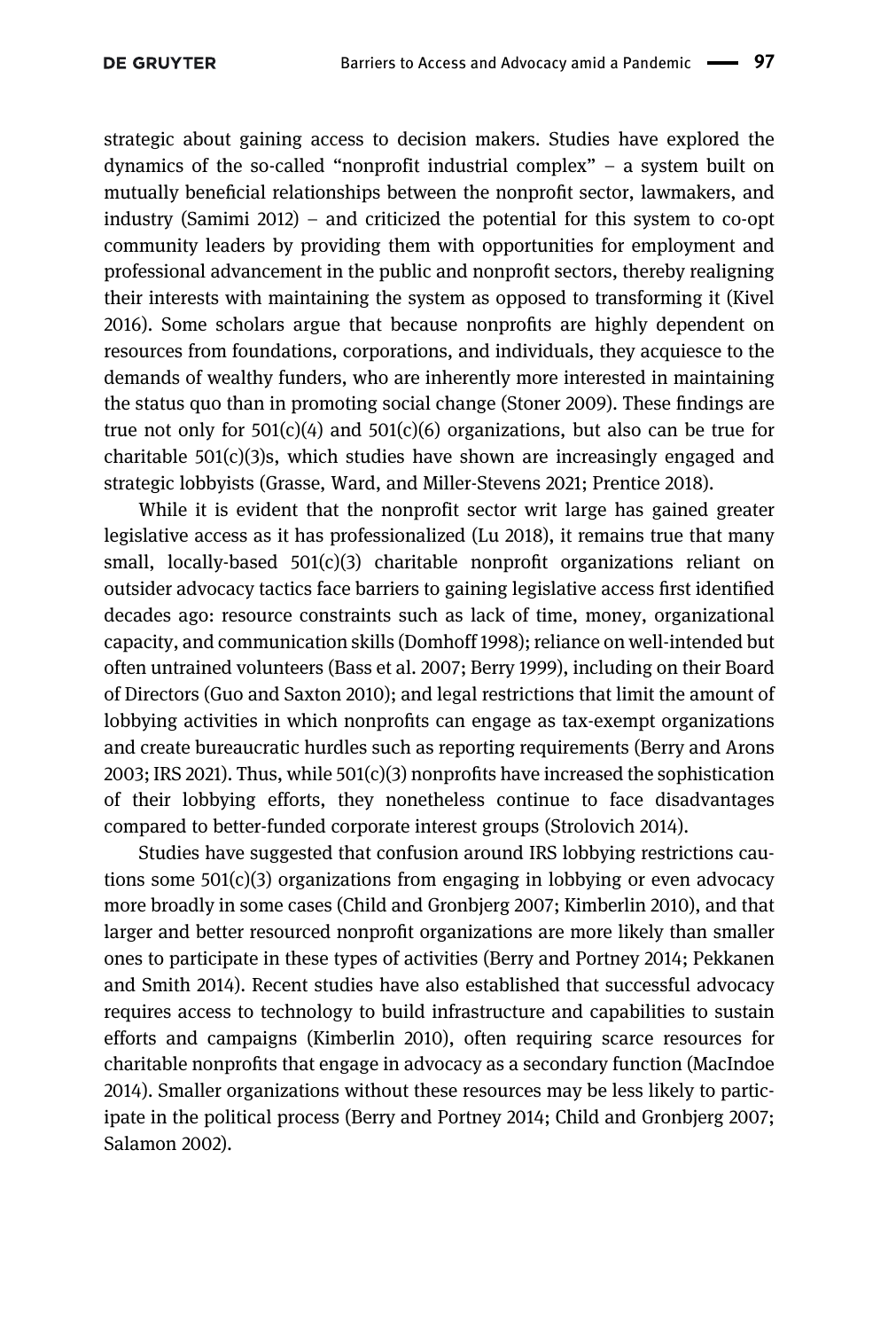Additionally, studies have found that the advocacy efforts of  $501(c)(3)$  organizations may be hampered by unique contextual conditions in time of crisis, such as those presented by the COVID-19 pandemic. In a study of advocacy efforts of 501(c)(3) nonprofits following the crises of 9/11 and Hurricane Katrina, [Strolovich](#page-27-1) [\(2014\)](#page-27-1) found that extreme catastrophes can exacerbate the uphill battles small charitable nonprofits face in seeking policy wins. Moments of punctuated equilibrium can increase inequities and disparities for the vulnerable populations these organizations represent, though crises may also create windows of political opportunity for nonprofits by raising public awareness, however briefly, about the challenges their target populations face. How long the window might be open or closed depends on the type of organization, its political leaning, and the political climate in which the crisis occurs [\(Kingdon 1984](#page-26-8)). While these potential barriers to legislative access and advocacy more broadly have been well documented, scholars have not yet explored how they may be exacerbated under pandemic conditions, at a time when marginalized populations are especially vulnerable and dependent on state intervention [\(Marshall 2020](#page-26-6); [Parmet et al. 2021\)](#page-26-10).

## 3 Case Study Context

The annual spring session of the Louisiana Legislature convened on March 9, 2020, as the COVID-19 pandemic was rapidly spreading across the United States, although at the time, Louisiana was awaiting news of its first confirmed case of the virus. In the days that followed, case counts rose in the state and concerns about the emerging public health threat intensified. Within a week, there were calls for the legislature to adjourn. Leading this charge was a group of 33 nonprofits, which sent a joint email to legislative leaders on March 15 asking them to suspend committee hearings because of the challenges the virus posed to their advocacy efforts ([Louisiana Advocacy Community 2020](#page-26-11)). The signatories of the letter included leaders of  $501(c)(3)$  charitable nonprofits that engage in grassroots advocacy around progressive issues such as fair housing, income inequality, and prison reform [\(Pleyers 2020\)](#page-27-2). According to the letter, "The very nature of this virus has already created a *de facto* impact on democracy. By continuing the session as planned, you are already limiting the voices of impacted people that are critical to the furtherance of our democracy."

On March 16, the legislature voted to suspend the session until March 31, an end date that was later extended indefinitely ([Karlin 2020](#page-25-3)). The decision was not made in direct response to the letter from the nonprofits, as pressure was growing from around the state and elsewhere in the nation to take measures to limit the spread of the virus ([Warner and Zhang 2021\)](#page-27-3). Nearly a dozen other states had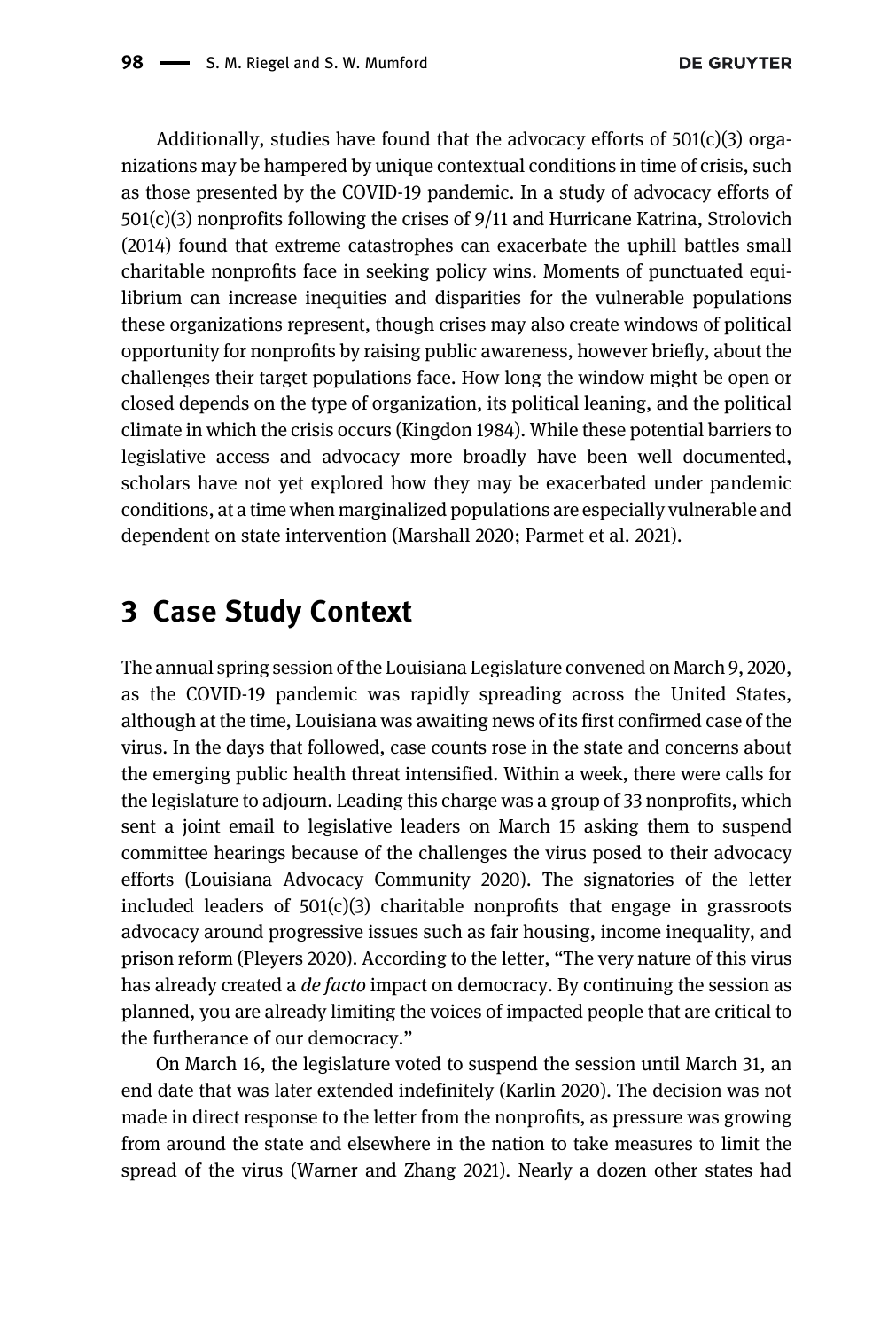already suspended their legislative sessions by March 16 [\(Brown 2020](#page-25-2)), and more would follow in the weeks to come. Legislative leaders in Louisiana attributed their decision to concerns for the health and well-being of the state [\(Karlin 2020\)](#page-25-3). That same day, Governor John Bel Edwards of the Democratic Party issued his first executive order related to the pandemic to restrict commercial activity in the state, which included closing dine-in restaurants, bars, movie theaters, gyms, casinos, and schools. The following week, he issued a more restrictive shelter-in-place order for state residents, which ultimately remained in effect until May 15.

In late April, while the state was under the governor's shelter-in-place orders, the politically conservative legislative leadership convened a task force of 75 business and corporate special interest group leaders that began meeting virtually to develop a pro-business agenda for the legislative session, including plans to stimulate the pandemic-damaged economy through lower corporate taxes, deregulation, and legal reforms [\(Riegel 2020a\)](#page-27-11). This task force included prominent business owners as well as representatives of two dozen industry associations and economic development organizations, many registered under IRS Code  $501(c)(6)$ , including the Louisiana Association of Business and Industry (LABI) and chambers of commerce from the state's major cities. On April 27, legislative leadership announced the session would reconvene on May 4, nearly two weeks before the state would move to the first phase of a staged reopening. Members of the minority Democratic and Black legislative caucuses opposed this decision, citing concerns around issues of equity, health, and access [\(Riegel 2020b\)](#page-27-12). By late April, it was apparent the COVID-19 virus disproportionately impacted communities of color [\(Marshall 2020](#page-26-6)), and some Black lawmakers questioned how they could effectively represent their constituents when they were personally vulnerable to the disease.

The concerns of Black and Democratic lawmakers were shared by leaders of many charitable nonprofits engaged in grassroots advocacy on behalf of vulnerable populations in the state. Within a week of the session's resumption, a group of 44 nonprofits, including many signatories of the March letter, jointly emailed legislative leaders to register concerns about access, equity, and transparency. Like the initial group, the signatories of this second letter engage in grassroots advocacy on progressive issues like environmental justice and criminal justice reform ([Pleyers 2020\)](#page-27-2). According to the second letter, "To force the public to choose between adhering to the stay-at-home order or attend legislative proceedings is, at best inconsiderate … [and] at worst, this action suggests that this legislature may be willfully exploiting the current public health crisis to subvert the democratic process …" ([Orr 2020\)](#page-26-12). Despite this opposition, the spring 2020 session of the Louisiana State Legislature continued to conclusion, forcing charitable nonprofits to navigate pandemic conditions if they were to advocate on behalf of their vulnerable constituencies.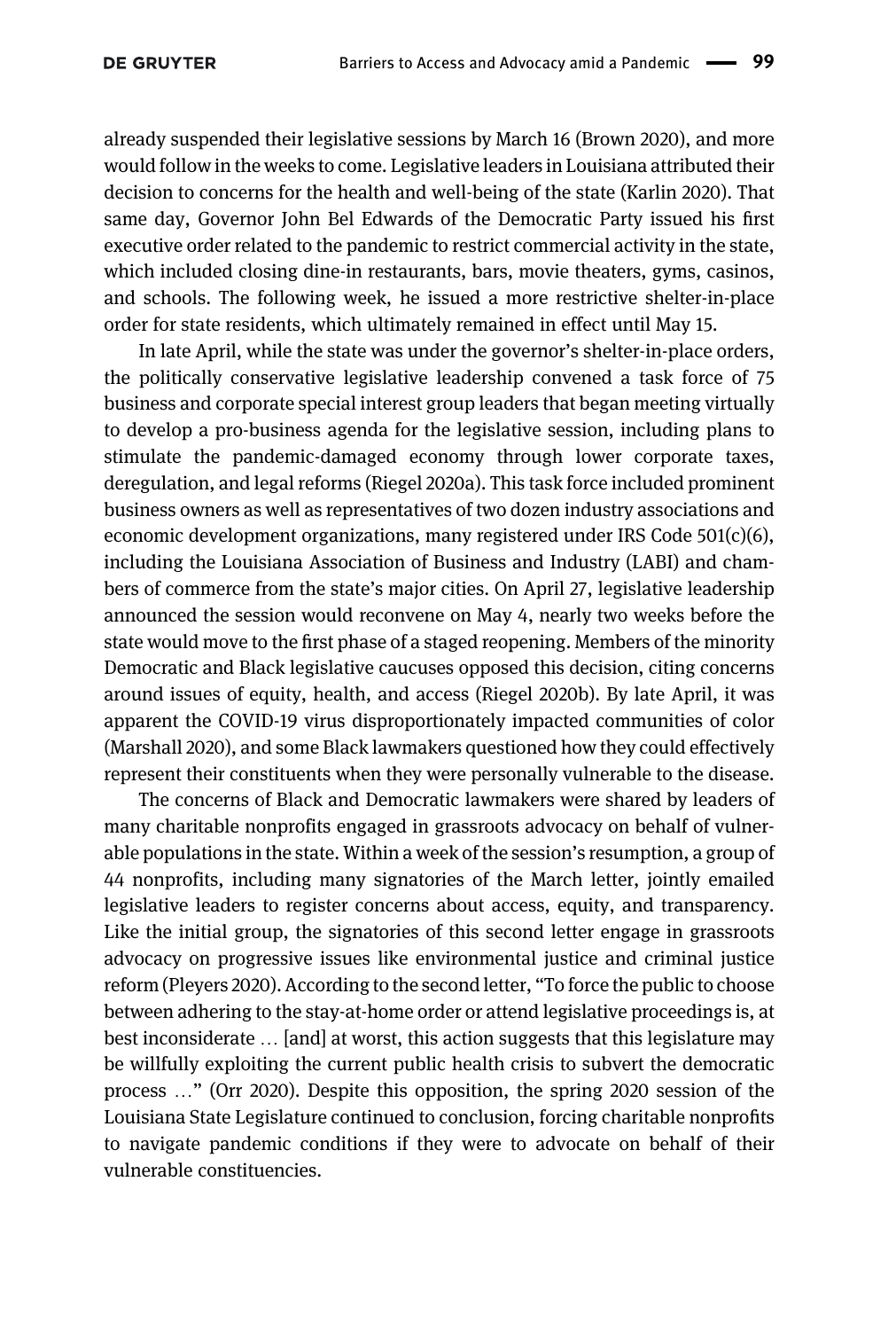## 4 Case Study Design

This study sought to answer two questions about the unique challenges faced by  $501(c)(3)$  charitable nonprofit organizations attempting to advocate on behalf of vulnerable populations during pandemic-stricken state legislative sessions in spring 2020:

- 1. What were barriers to access, both physical and virtual, that impacted charitable nonprofits' ability to participate in legislative advocacy?
- 2. How and to what extent did these limitations affect their ability to effectively advocate for the populations they serve?

Because case studies describe real-life phenomena in depth, through multiple sources, and within dynamic contextual conditions ([Flyvbjerg 2011](#page-25-16); [Martinson and](#page-26-2) O'[Brien 2015\)](#page-26-2), a case study design was deemed most appropriate for answering the research questions. The shortened, four-week spring 2020 regular session of the Louisiana State Legislature, taking place from May 4 to June 1 when legislation was heard in committee, debated, and voted on, served as the single case's unit of analysis. The session was shaped by the dynamic contextual factors of the COVID-19 pandemic's early months and presented a unique set of conditions that created access challenges for charitable nonprofit advocacy. In turn, the barriers present in this session may be argued to generalize theoretically ([Flyvbjerg 2011\)](#page-25-16) to concurrent and subsequent legislative sessions under pandemic conditions, especially in other states and jurisdictions responding similarly to the pandemic ([Brown 2020](#page-25-2)) and with similar political contexts ([Warner and Zhang 2021\)](#page-27-3), and serve to highlight inequitable barriers to legislative access that are present but overlooked at other times.

Potential challenges to legislative access faced by charitable nonprofits during the spring 2020 legislative session in Louisiana were analyzed from multiple perspectives as they unfolded in real time. The case study employed mixed methods examining the personal experiences and perspectives of a purposive sample of nonprofit leaders and triangulating them against an analysis of legislative protocols and committee hearings to assess convergent validity of findings [\(Martinson and O](#page-26-2)'Brien 2015). In this way, the case study design mitigated threats to validity associated with single method bias. The particular methods employed are described below, starting with nonprofit leader interviews serving as the primary data collection method, and followed by concurrent legislative analysis consisting of key informant interviews with non-partisan legislative staff, review of legislative records, and review of videos from a sample of committee hearings.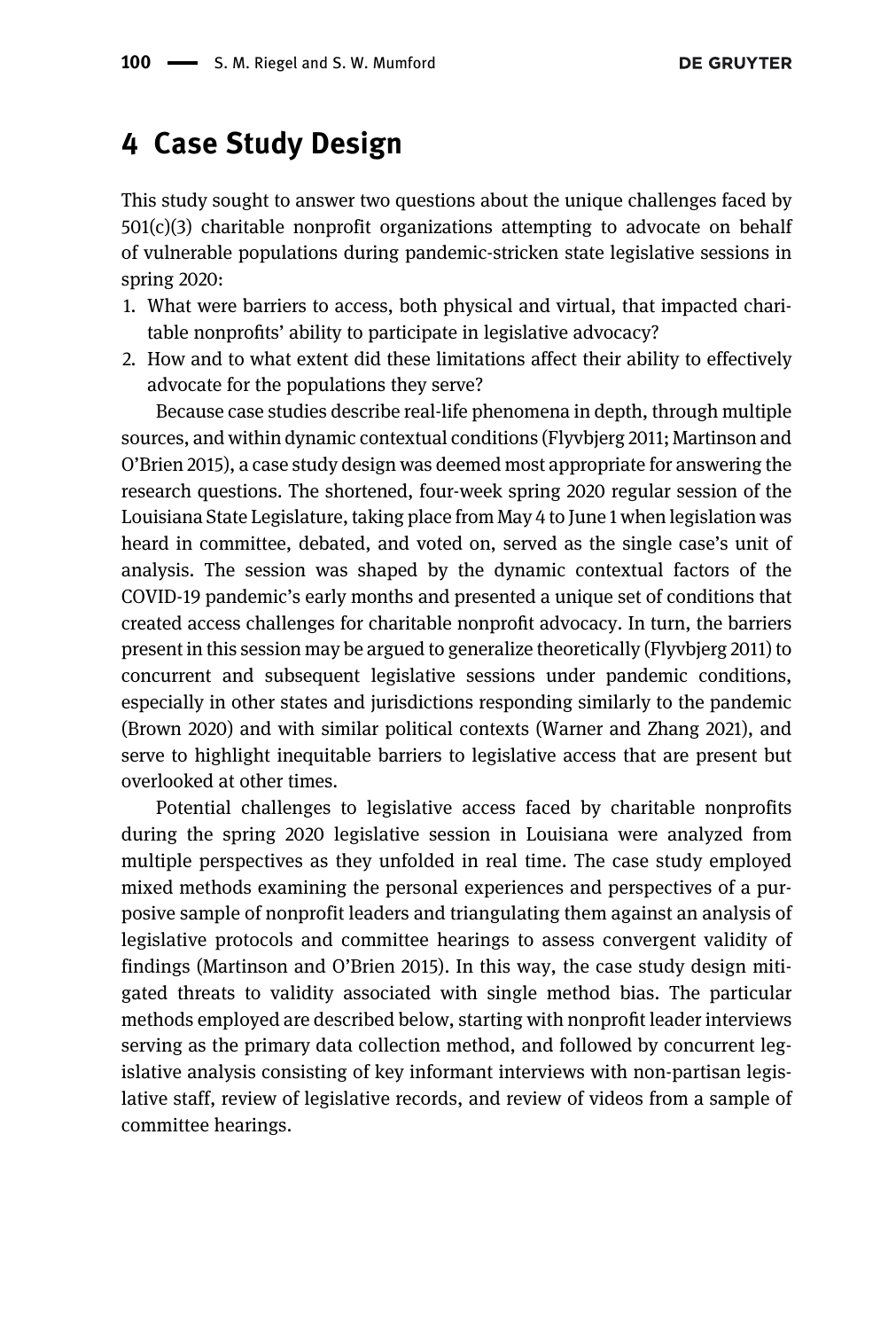#### 4.1 Interviews with Nonprofit Leaders

The primary data collection method was a series of in-depth, semi-structured interviews with leaders of eight  $501(c)(3)$  charitable nonprofit organizations engaged in grassroots advocacy on behalf of vulnerable populations in the state. The political ideology and personal preferences of nonprofit leaders, especially executive directors acting as "policy entrepreneurs," may hold particular influence over whether a nonprofit engages in political advocacy, as well as what causes it champions and advocacy tactics it employs ([Mason 2015](#page-26-4)). Nonprofit leaders may personally lobby and otherwise gain access to political decision makers, in addition to shaping organizational agendas and strategies. Therefore, leaders of charitable nonprofits were expected to be particularly knowledgeable about their organizations' advocacy efforts and unique barriers to legislative access experienced during the initial months of the COVID-19 pandemic.

A purposive sample of charitable nonprofit leaders was constructed in two stages [\(Martinson and O](#page-26-2)'Brien 2015). First, interviews were scheduled with the lead authors and organizers of each of the two letters sent to Louisiana legislative leaders calling for the spring 2020 session to be postponed, discussed above. These leaders included Ashley Shelton, Executive Director of the Power Coalition for Equity and Justice, and Marylee Orr, Executive Director of the Louisiana Environmental Action Network. Second, through a "snowball sampling" approach, these initial leaders were asked to identify additional leaders of charitable nonprofits to contact for interviews, whose organizations were also actively advocating for vulnerable populations during the legislative session and could speak to the study's research questions. Interviews continued in this way until the authors reached saturation in terms of the themes raised by interviewees related to the study's research questions, described in more detail below. The full list of interviewees is presented in [Table 1](#page-11-0).

The eight nonprofit organizations represented by interviewees are all  $501(c)(3)$ charitable nonprofits that provide direct services as well as policy education and advocacy around a variety of progressive issues [\(Pleyers 2020](#page-27-2)), including environmental justice, criminal justice reform, income inequality, health equity, and disaster resilience. All are chartered in Louisiana and have a mission explicitly or implicitly rooted in serving vulnerable populations, such as the elderly, people experiencing homelessness, low-income families, and people with developmental and intellectual disabilities. According to recent tax filings, all have annual budgets of \$1 million or less, except the Center for Planning Excellence, which has an annual budget of \$1.5 million. Previous studies have distinguished between large 501(c)(3) organizations with expenditures of more than \$1.5 million and those with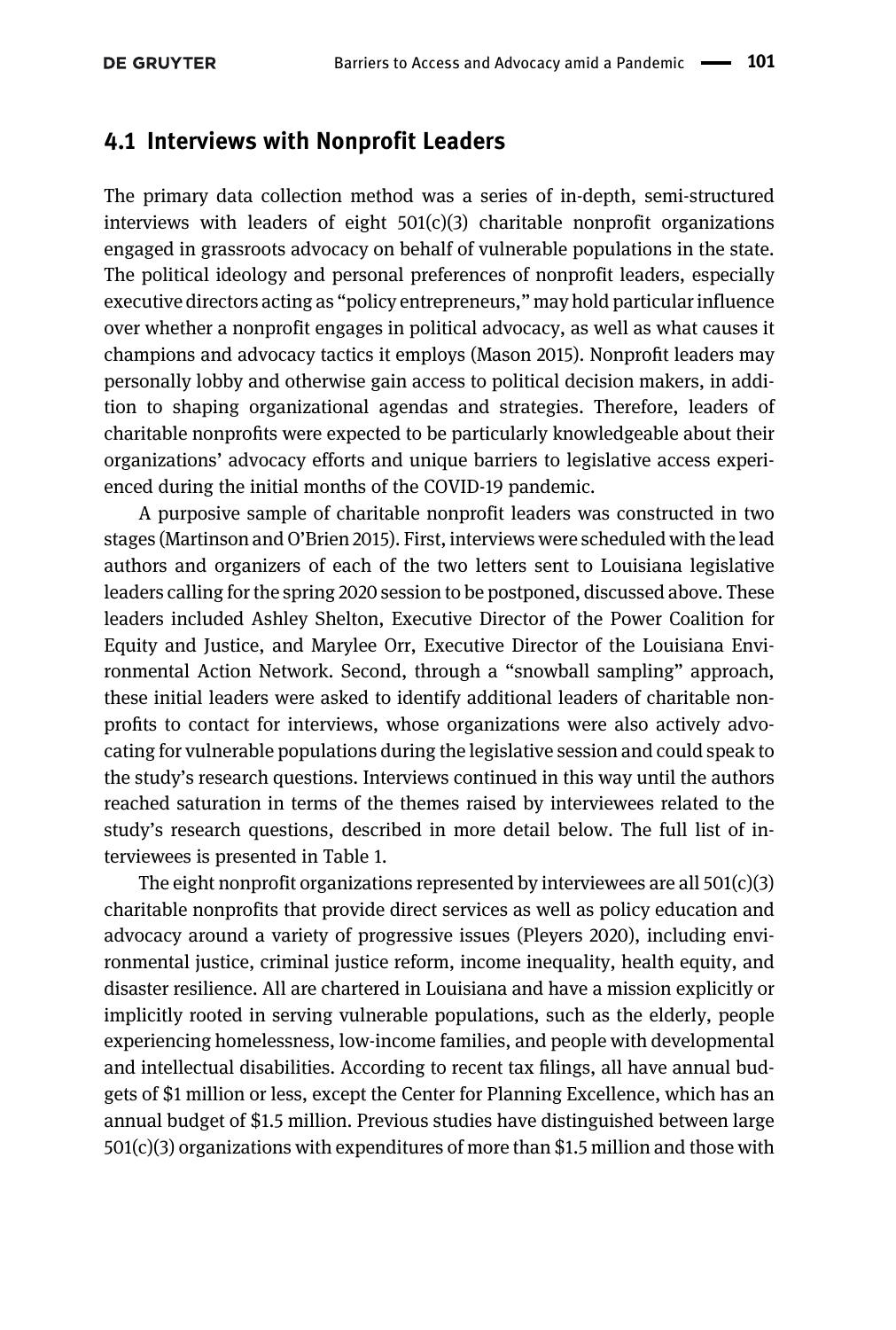| <b>Interviewee</b>                | <b>Organization and</b><br>website                                              | <b>Interview</b><br>date | <b>Organizational mission</b>                                                                                                                                                                      |
|-----------------------------------|---------------------------------------------------------------------------------|--------------------------|----------------------------------------------------------------------------------------------------------------------------------------------------------------------------------------------------|
| Marylee Orr                       | Louisiana<br><b>Environmental Action</b><br><b>Network</b><br>(leanweb.org)     | May 21,<br>2020          | "Foster cooperation and communication<br>between individual citizens and<br>corporate and government organizations<br>in an effort to assess and mend the<br>environmental problems in Louisiana." |
| Suzanne Romig                     | The Arc Baton Rouge<br>(arcbatonrouge.org)                                      | May 25,<br>2020          | "Serve children and adults with<br>intellectual and developmental<br>disabilities and their families."                                                                                             |
| <b>Ashley Shelton</b>             | <b>Power Coalition for</b><br><b>Equity and Justice</b><br>(powercoalition.org) | May 28,<br>2020          | "Equip our fellow Louisianans with the<br>knowledge and information they need to<br>find their voice, and learn where and<br>when to use it."                                                      |
| lanet Simmons                     | <b>HOPE Ministries</b><br>(hopebr.org)                                          | June 5,<br>2020          | "Prevent homelessness and promote<br>self-sufficiency and dignity."                                                                                                                                |
| Jan Moller                        | Louisiana Budget<br>Project<br>(labudget.org)                                   | June 11,<br>2020         | "Monitor and report on public policy and<br>how it affects Louisiana's low- to<br>moderate-income families."                                                                                       |
| <b>Broderick</b><br><b>Bagert</b> | Together Louisiana<br>(togetherla.org)                                          | June 22,<br>2020         | "Give faith and community-based<br>organizations an opportunity to develop<br>the leadership capacity of their members<br>and affect change on a larger scale than<br>they could alone."           |
| Camille                           | <b>Center for Planning</b>                                                      | June 22,                 | "Bring people, culture, and planning                                                                                                                                                               |
| Manning<br><b>Broome</b>          | Excellence<br>(cpex.org)                                                        | 2020                     | together to make great communities<br>happen."                                                                                                                                                     |
| Fairleigh<br>Jackson              | Preserve Louisiana<br>(preserve-louisiana.<br>org)                              | June 22,<br>2020         | "Promote cultural awareness and<br>encourage economic growth that<br>revitalizes our communities through<br>historic preservation."                                                                |

<span id="page-11-0"></span>Table 1: Nonprofit leaders interviewed.

annual budgets below that threshold [\(Grasse, Ward, and Miller-Stevens 2021\)](#page-25-11). Though some of the organizations in the sample group receive grant funding from national foundations, all primarily rely on local support from donors and volunteers. Two of the organizations – Power Coalition for Equity and Justice and Together Louisiana – serve as coalitions of state-based human service and faithbased charitable nonprofit organizations, respectively. Further, based on a review of their websites, none of the interviewed nonprofits enlist board members who are political or business elites [\(Guo and Saxton 2010](#page-25-14)). All interviewees were executive directors of their nonprofits at the time of the interview except for the representative of Together Louisiana, who acted as lead organizer.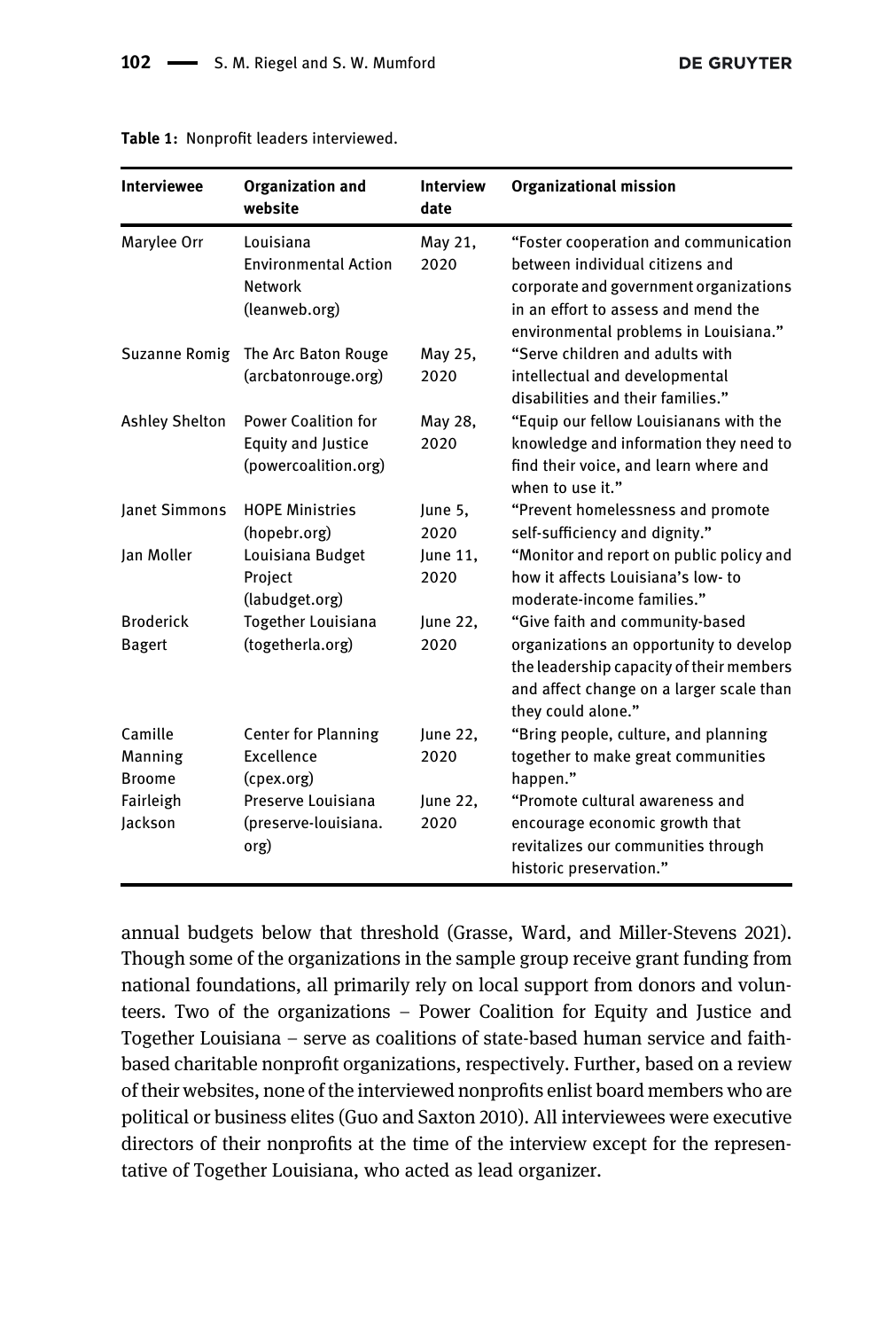Interviews were conducted in person or by telephone from May 21 to June 22, 2020, during and immediately after the legislative session, and lasted from 30 to 60 min on average. Interviewees gave informed consent to be interviewed and identified by name and organization. Interviews were conducted by the lead author, following a semi-structured questionnaire organized around the two primary research questions. Specific open-ended questions centered on key issues pertaining to access to lawmakers and committee hearings during the legislative session and the effect specific protocols had on their access and advocacy efforts. The lead author is a local journalist and editor with decades of experience covering the Louisiana State Legislature. She was personally familiar to all of the interviewees, which enhanced her ability to schedule interviews and quickly build rapport to promote candor.

During each interview, the lead author took typed notes (but did not otherwise record the interviews) and immediately cleaned and revised the notes afterwards, capturing direct quotes whenever possible. After every few interviews, the lead author inductively identified themes raised consistently across multiple interviewees' responses pertaining to the research questions, and especially themes identifying unique barriers to legislative access and grassroots advocacy created by pandemic conditions in the following areas: concerns over legislative access, challenges mobilizing staff and volunteers to participate in advocacy efforts, and difficulties utilizing technology required for virtual participation in the legislative process. These themes were shared, discussed, and collaboratively interpreted with the second author in his capacity as supervisor of the case study. After reaching saturation of themes in each area, in the sense that no new response categories were identified after multiple additional interviews, interviews ceased.

#### 4.2 Analysis of Legislative Records

The emergent themes identified through interviews with leaders of charitable nonprofits were compared to public records and other sources documenting the state legislative session in an effort to triangulate findings and assess convergent validity [\(Martinson and O](#page-26-2)'Brien 2015). First, in mid-June 2020, the lead author conducted key informant interviews with two high-ranking, non-partisan staff in the Louisiana House of Representatives – the Executive Assistant to the Executive Director of House Legislative Services ([https://house.louisiana.gov/H\\_Staff/HLS](https://house.louisiana.gov/H_Staff/HLS)) and Director of the House Fiscal Division ([https://house.louisiana.gov/house](https://house.louisiana.gov/housefiscal/)fiscal/) – whose positions gave them first-hand knowledge of the rules and protocols put in place once lawmakers reconvened. These interviews confirmed details of the protocols and procedures identified by interviewees, including how policies were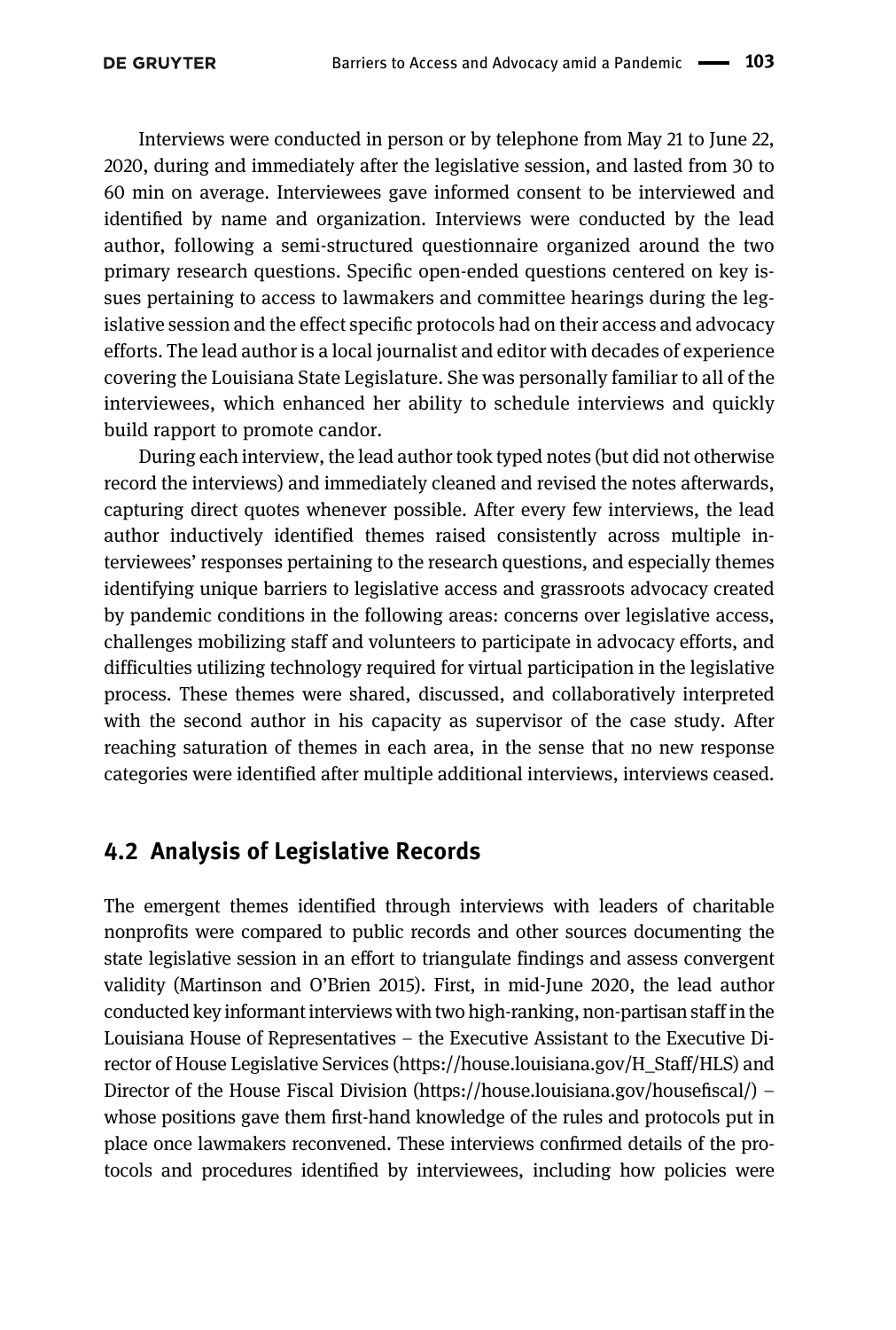implemented and advertised and how effectively they were followed. Responses to both interviews were coded and then compared to interview responses from nonprofit leaders.

Second, public legislative records were reviewed, including notices of the Louisiana House of Representatives' scheduled committee hearings for each day of the four-week session. These documents are archived online on the Louisiana State Legislature's website ([https://www.legis.la.gov/legis/Home.aspx\)](https://www.legis.la.gov/legis/Home.aspx). The purpose of the review was to determine if the language and format used to notify the public about the requisite procedures for submitting online or remote testimony was standard among all committees, and also to determine if a contact name and email address were clearly provided to allow for email submission. The number of committee hearing agendas that did and did not contain the requisite information for remote participation were compared, revealing the extent to which particular committees and the House of Representatives overall failed to provide adequate public notice for submitting comments or emails to committee members for inclusion in the public record.

Third, video recordings of legislative committee hearings conducted in May 2020, archived on the Louisiana House of Representatives website [\(https://house.](https://house.louisiana.gov/) [louisiana.gov/](https://house.louisiana.gov/)), were reviewed from a sample of three committees to determine how many advocates from progressive charitable nonprofits testified on the bills in committee, as compared to those representing opposing (often pro-business and conservative) interests, and how committee chairpersons handled remote testimony and emailed comments. Committee hearings selected for review were determined through interviews with the nonprofit leaders, who identified three prioritized bills that all were collectively hoping to help pass: HB 797, which would have given local governments the ability to set their own paid sick leave policies, more generous than the restrictive statewide policy; HB 832, which would have required businesses to provide paid sick leave to all employees; and HB 388, which would have made it more difficult for property owners to evict those who lost their jobs during the pandemic. These bills were considered by the House Local, Municipal and Parochial Affairs, Labor and Industrial Relations, and Civil Law committees, respectively.

## 5 Results

Data analysis identified four barriers to legislative access facing the interviewed charitable nonprofits during the 2020 session that can be divided into two groups: those that limited access to the state capitol building and, therefore, hampered physical participation in the session; and technological issues and legislator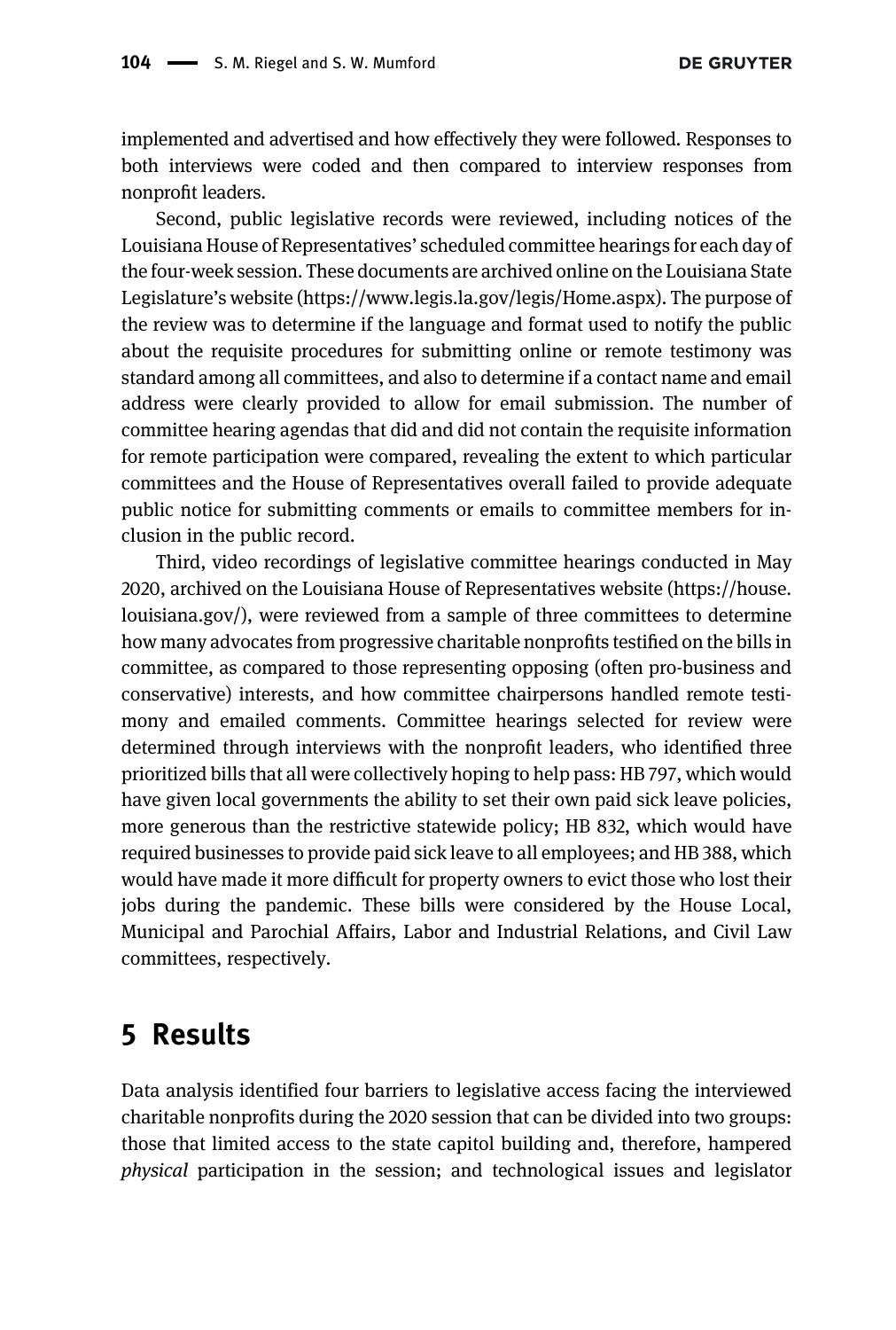discretion that impeded virtual participation in the session. Some of these barriers were intentionally designed to limit the number of people who could physically participate in the session to reduce spread of the COVID-19 virus. Others were inadvertent, such as technology glitches that made virtual participation more difficult than it was supposed to be. Each barrier impacted the advocacy efforts of the interviewees' nonprofits in different but consistently negative ways, explored below.

#### 5.1 Capacity Restrictions

The first barrier to access was a public health mitigation measure, self-imposed by the legislature, limiting the number of people allowed into the state capitol to half capacity [\(Louisiana House of Representatives 2020](#page-26-13)). Seats in committee rooms were blocked off with yellow caution tape so that only half the chairs were available to spectators and other interested stakeholders hoping to speak in support of or opposition to a bill. Seating was also restricted in the spectators' sections of the House and Senate chambers. Masking was encouraged but not mandated [\(Ballard 2020](#page-25-5)).

While the capacity restriction impacted everyone with business at the state capitol to some extent, leaders of nonprofit organizations interviewed for this study felt they were at a particular disadvantage. Many of these nonprofits are resourceconstrained, a well-established barrier to legislative access ([Grasse, Ward, and](#page-25-11) [Miller-Stevens 2021](#page-25-11); [Pekkanen and Smith 2014](#page-26-7)), which impacts their ability to leverage technology and hire professional staff to advocate on their behalf. Consequently, an advocacy strategy they commonly utilize is organizing large groups of individuals from communities they serve, including board members who are often community members themselves [\(Guo and Saxton 2010\)](#page-25-14), and mobilize them to demonstrate at the capitol when relevant bills are considered. The presence of organized groups of constituents – particularly those from vulnerable or underserved communities – filling out cards to register support or opposition to legislation, testifying in committees, and meeting with legislators in the hallways of the capitol, is a common way of gaining attention of lawmakers and the media, influencing agenda-setting and helping to hold policymakers immediately accountable for their votes ([Grasse and Heidbreder 2011](#page-25-4); [Moreland-Russell et al. 2015](#page-26-3)).

Nonprofit leaders interviewed for this case study reported they rely heavily on this outsider tactic, especially to challenge political opposition to their progressive policy agenda [\(Pleyers 2020](#page-27-2)) within the conservative legislature ([Ballard 2019\)](#page-24-2), and believe they were at a disadvantage during the 2020 session because they were unable to mount a physical presence. According to one interviewee, "When a lawmaker gets calls and emails from constituents and then has to face them in the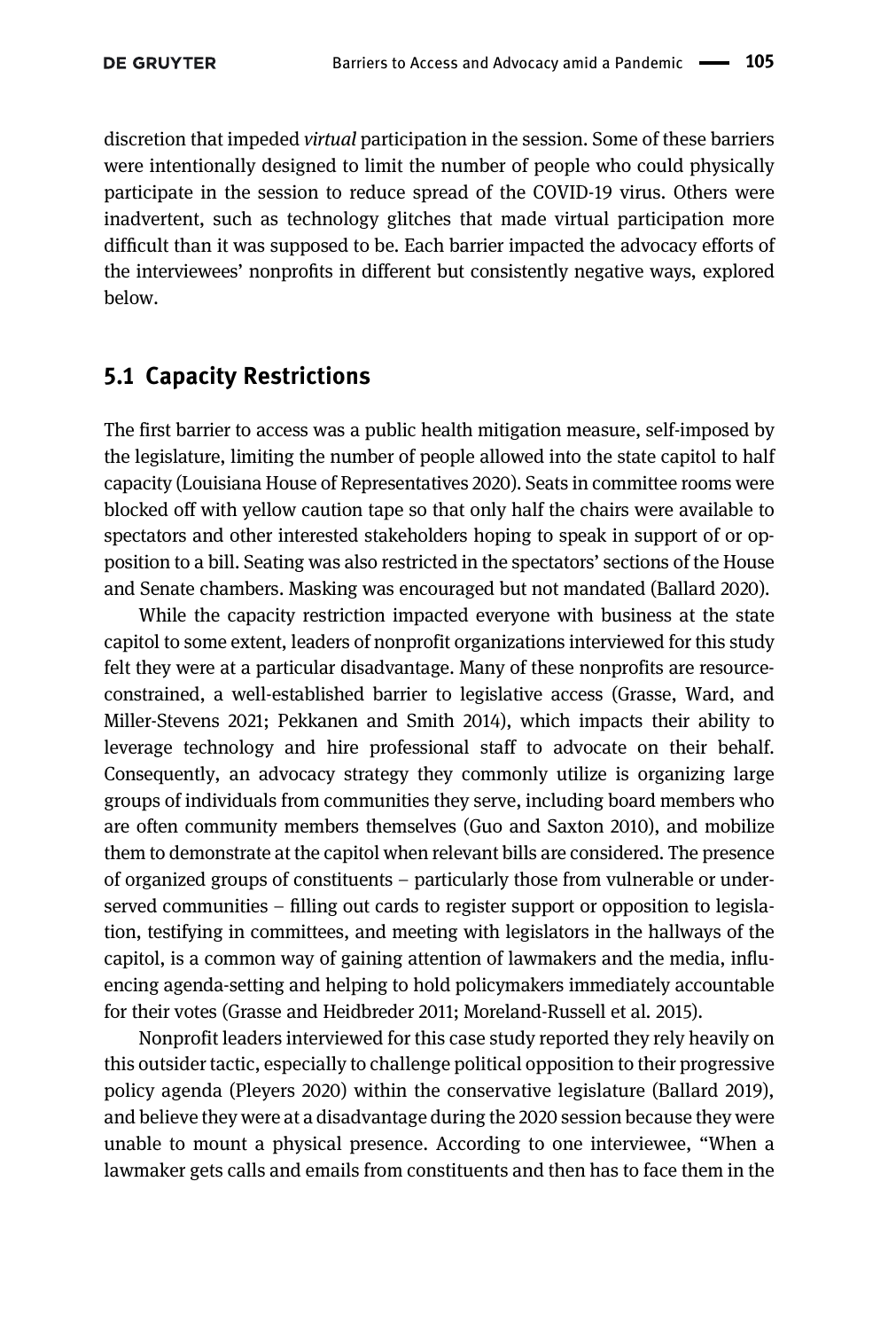halls and get pulled out of committee to have to talk to them, it's powerful. When you don't have that last piece of the puzzle, that [in-person] follow-up, it falls flat. Without having those 100 people, there was no accountability. And we couldn't ask anyone to risk their health to show up."

These nonprofit organizations ostensibly could have urged their board members and other key stakeholders to reach out to lawmakers via phone, Zoom, email, and social media to compensate for their inability to mount a physical presence, as nonprofit advocacy coalitions in other jurisdictions did during this time ([Raeymaeckers and Van Puyvelde 2021](#page-27-13)). Interviews with the nonprofit leaders sampled for this study, however, suggest that in the early weeks of the pandemic shutdown, which emerged suddenly, their organizations were more focused on providing direct services and public information responding to the needs of their constituent groups than on devising remote advocacy strategies and building technology infrastructure to implement them. By the time lawmakers called themselves into a second special legislative session in June, it appears these nonprofit organizations had begun utilizing social media, webinars, and virtual organizing platforms to better prepare advocacy strategies ([Raeymaeckers and](#page-27-13) [Van Puyvelde 2021\)](#page-27-13), according to interviews. In May 2020, however, during the critical initial months of the pandemic when the legislature debated its immediate response ([Strolovich 2014](#page-27-1)), interviewed nonprofit leaders were ill-equipped to do so.

#### 5.2 Health Concerns

Even if capacity in the building had not been limited, legitimate fears over the health threat posed by the pandemic presented a second barrier to access. Many people were concerned about gathering in large groups, which have been shown to be a source of community spread ([Marshall 2020\)](#page-26-6). On the other hand, the conservative Republican legislative leadership and most of the party's lawmakers in the legislature, as well as pro-business special interest groups aligned with them, appeared to take their cues from Republicans and conservatives nationwide ([Warner and Zhang 2021\)](#page-27-3) and demonstrate less concern about contracting COVID-19. As documented at the time, these individuals did not typically mask or social distance [\(Ballard 2020](#page-25-5)).

Black and Democratic lawmakers, however, appeared to take the health threat very seriously, as did the leaders of the nonprofit organizations interviewed for this study and the board members and constituents they typically enlisted in in-person advocacy efforts. Nonprofit organizations serve many of the vulnerable communities most at risk for developing complications from COVID-19, including people of color, the disabled, and the elderly. Even as early as late April 2020, it was apparent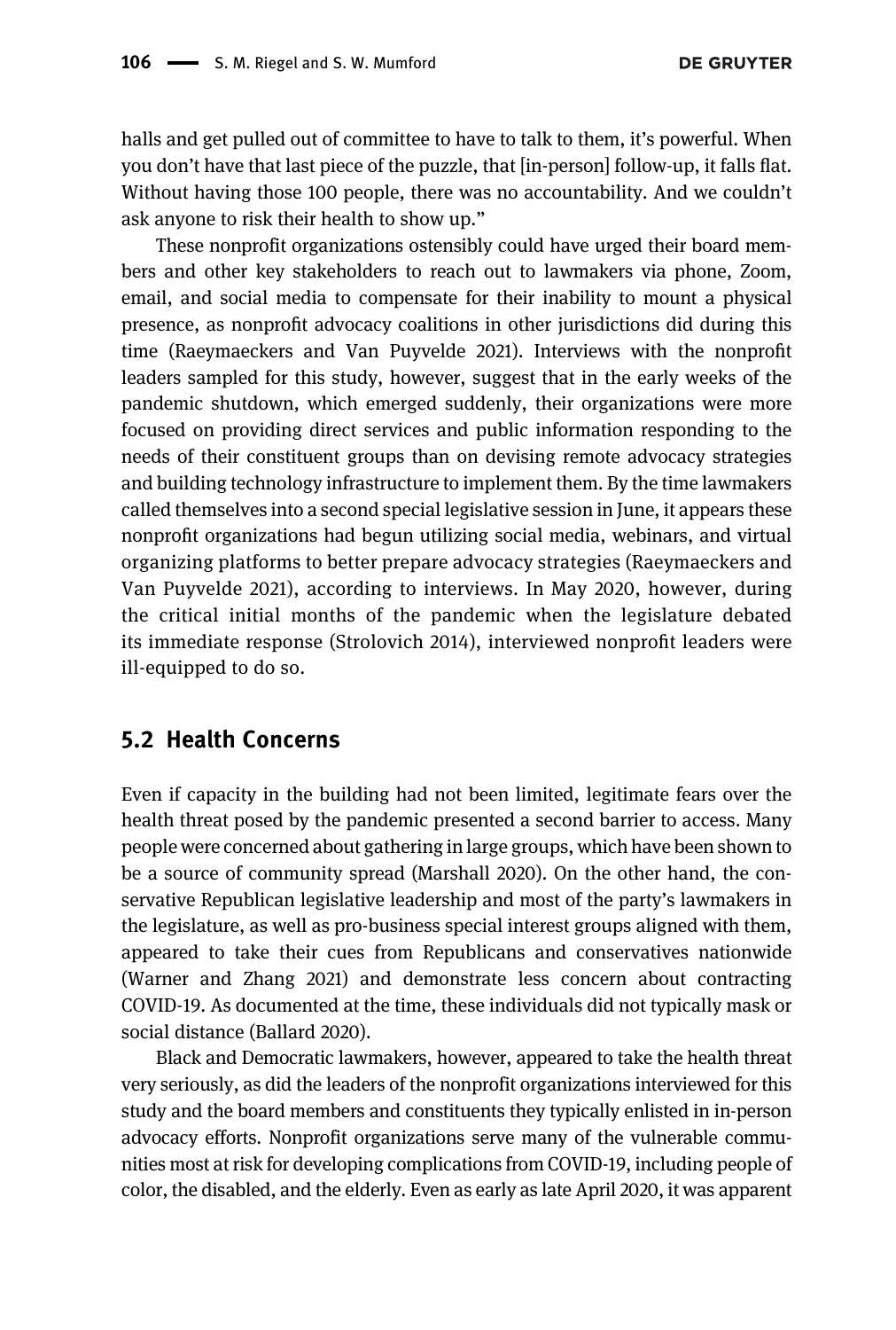these populations were being disproportionately impacted by the virus [\(Marshall](#page-26-6) [2020\)](#page-26-6). Asking those they serve to participate in the legislative process by attending committee hearings at the capitol was akin to asking them to risk their lives.

Additionally, some charitable nonprofits did not allow their own staff to attend the session because of potential liability considerations, health concerns, or both, according to nonprofit leaders interviewed for this study. Other organizations limited the number of staffers they sent to the session, significantly undercutting their ability to keep track of fast-moving legislation and attend the requisite hearings. Nonprofit leaders reported in interviews that they decided not to attend the session in person unless they considered it absolutely necessary, and they clearly communicated to their staff that attendance was not necessary or a requirement of their employment. All of those interviewed for this study said they felt a cautious approach was the "safe" and "socially responsible" path to take, key words that appeared in multiple interviews. However, they also acknowledged that they had a dramatically reduced presence at the session that, consequently, hampered their ability to advocate for the vulnerable populations they represent.

Indeed, the review of a sample of committee hearings revealed that only two individuals each spoke in favor of two of the three bills that had been the top priority of the charitable nonprofits during the session: HB 832, which would have required employers to provide paid sick leave to all employees; and, HB 388, which would have made it more difficult to evict tenants who lost their jobs because of the pandemic. A Democratic legislator who sponsored HB 388 in the Civil Law committee testified before the committee that many individuals wanted to attend to show support for the bill but could not because of the pandemic. One supporter who did attend testified that 140 people had emailed the committee in support of the bill but had "done the right thing and stayed home."

A more robust showing of 10 individuals testified later in the session in support of HB 797, which would have given local governments autonomy to set their own paid sick leave policies by removing a preemption in existing state law, compared to eight representatives from business interest groups. Nevertheless, the bill was voted down by the Republican majority on the committee, helping to underscore the political disadvantage that small progressive charitable nonprofit organizations face in the conservative Louisiana Legislature [\(Ballard 2019](#page-24-2); [Warner and Zhang](#page-27-3) [2021](#page-27-3)), and the need for nonprofits to engage in aggressive in-person grassroots advocacy in order to make their voices heard within this context [\(Pleyers 2020](#page-27-2)).

#### 5.3 Legislative Protocols

A third barrier to access was, paradoxically, posed by the very protocols and information technology systems established by the legislature to allow for remote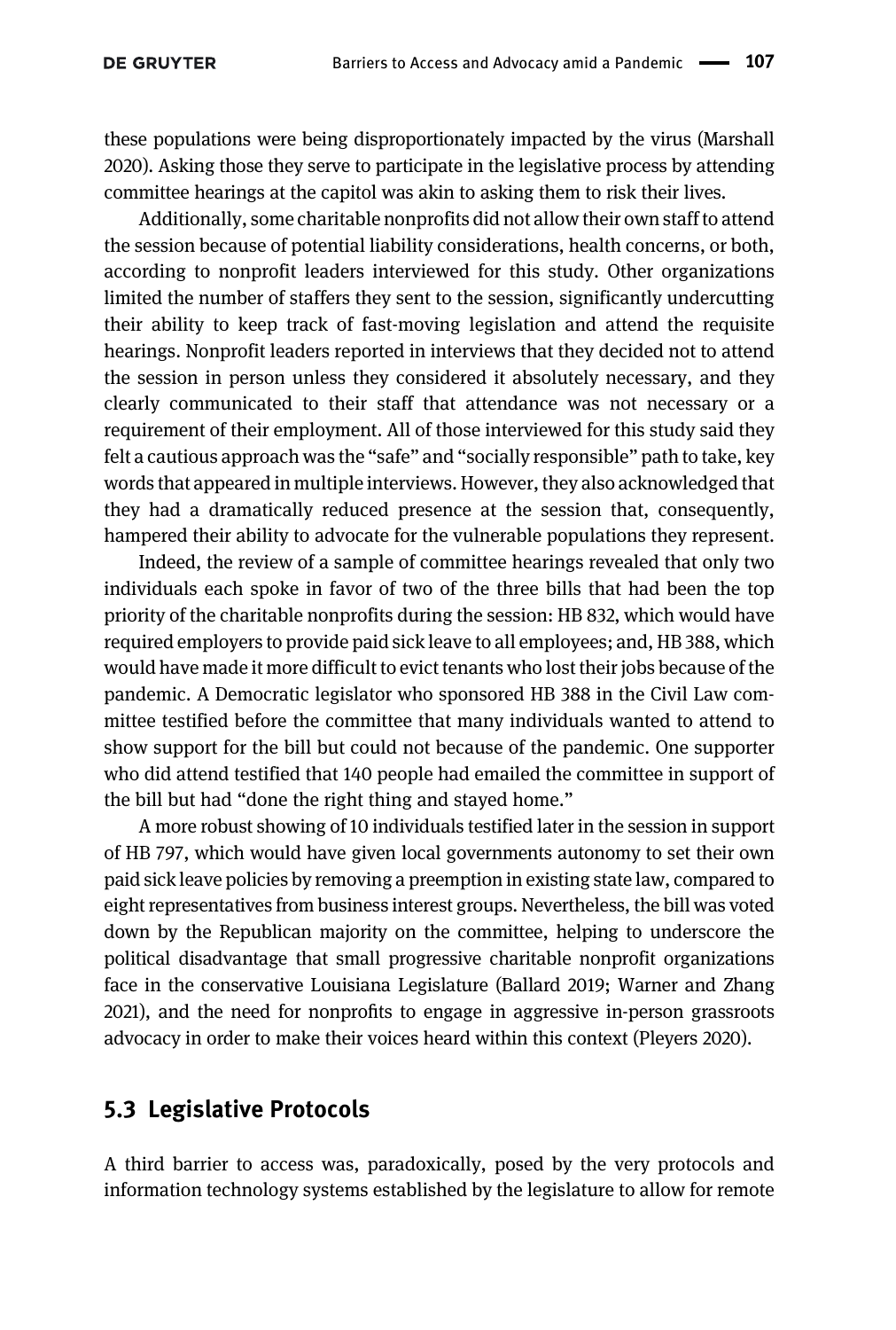participation. Although these protocols and systems were intended to enable anyone to participate in or view the session remotely, their implementation and subsequent technological challenges made participation more difficult and hampered access. All committee hearings and gatherings of the full House and Senate during the session were streamed live. However, the quality of the streamed proceedings was inconsistent, whether because too many people were trying to access them simultaneously, or because internet carriers in general were overloaded in the early stages of the pandemic.

As a result, nonprofit leaders who were forced to follow proceedings online reported feeling frustrated that they could not effectively keep up with what was going on because the video would pause to buffer or the audio quality was poor. Leaders not only recounted this frustration in their interviews, but noted the problem in the second letter to lawmakers in May [\(Orr 2020\)](#page-26-12). This letter stated in part that "public comments are not being read into the record during hearings, which mutes the voice of the people of our state," and that "live video feeds have been regularly failing, cutting off public transparency and oversight …"

In a departure from tradition, legislative staff reported they were instructed not to print out any documents, including committee agendas and legislative instruments, in case the virus could be spread by touching common surfaces like paper. Instead, all documents were posted online. While the information was publicly available and ostensibly accessible to anyone with an internet connection, nonprofit leaders interviewed for this study reported that it was difficult for those who lacked familiarity with the systems to navigate the process virtually. Indeed, vulnerable populations are most likely to lack access to technology, a symptom of the well-documented "digital divide" in the United States [\(Davila,](#page-25-17) [Abraham, and Seaberry 2020\)](#page-25-17).

Furthermore, according to multiple nonprofit leaders interviewed, the procedure established by legislative leadership to allow for remote participation in committee hearings was inconsistently administered, thus creating confusion. According to legislative staff, the procedure allowed for members of the public to submit comments on pending legislation via email, provided they were received 24 h before a scheduled committee hearing. Committee chairs were asked to copy and paste the disclosure statement noting the 24 h requirement at the bottom of all notices advertising their upcoming committee hearings, as well as on the advance hearing agenda, along with a contact name, email address, and deadline for submission.

There were several problems, however. While the language of the disclosure was standard, each committee had a different contact to whom the emails were to be sent. The analysis of committee hearing agendas shows that in some cases it was the staff attorney, while in others it was a committee analyst or administrative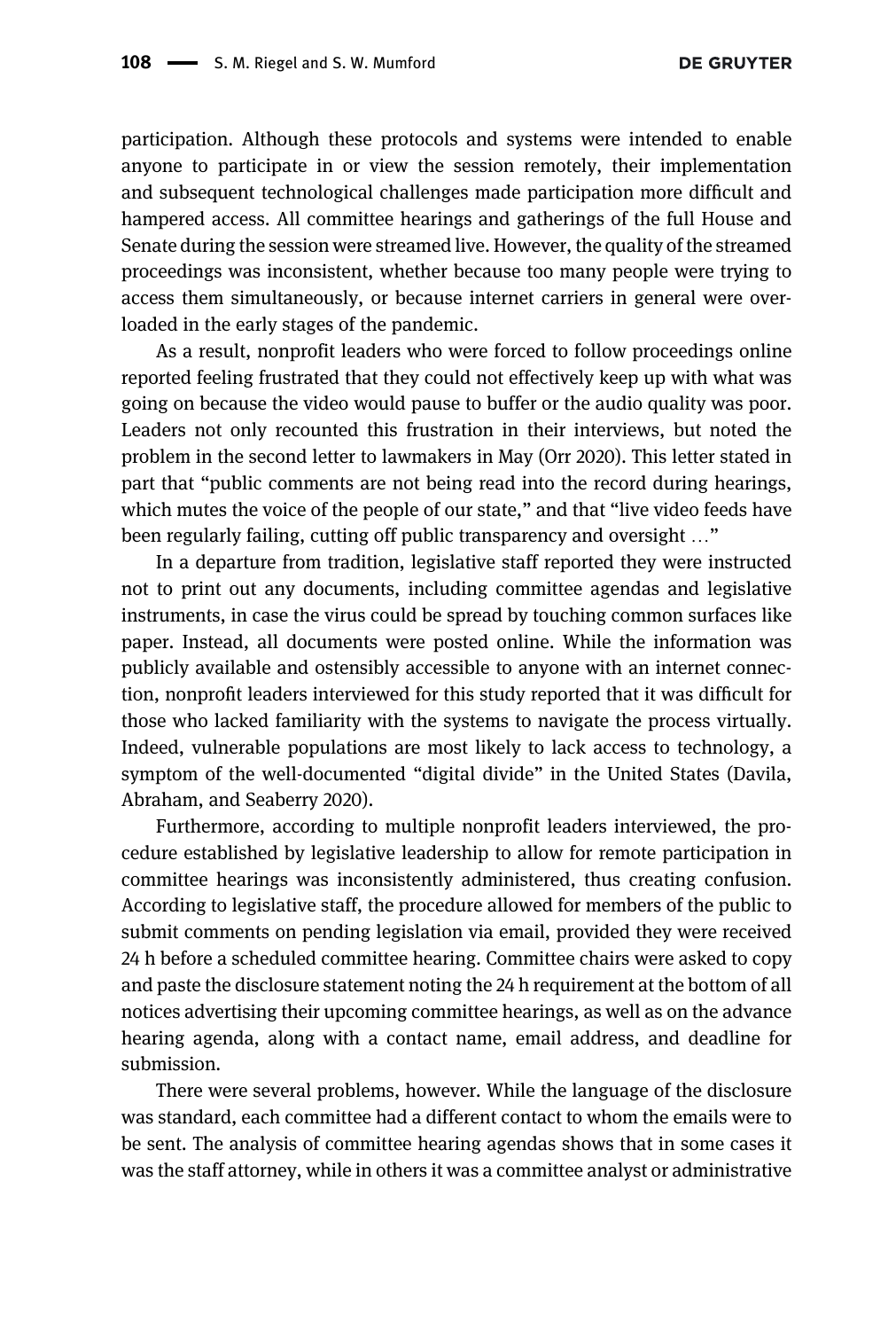assistant. As a result, there was no standard way for nonprofit leaders or citizen activists to search for the correct email contact unless they knew where to look. This was not an impossible barrier to overcome, but a complicating factor for nonprofits already stretched thin trying to mobilize online advocacy while tending to more immediate community needs.

Disclosure notices were supposed to be posted on both a schedule of legislative events, which was issued every Friday and listed all hearings for the upcoming week, and on the advance copy of hearing agendas. Interviews with legislative staff revealed that in some instances, however, agendas were issued less than 24 h before the scheduled hearing, meaning the deadline for submitting emails had already passed. As a practical matter, this meant anyone who wanted to submit testimony and had missed the weekly notice the previous Friday was too late. In at least one other instance, a notice for a Monday committee hearing was posted online on Saturday, which gave those wishing to submit testimony until Sunday at noon. This presented an additional hurdle to virtual participation in the process, according to multiple leaders.

The review of the House committee records found that 24 of the 65 House committee hearings that occurred in May 2020, combined across all 17 standing House committees, did not announce either a contact email or a deadline by which to submit public comment in advance. Thus, more than one-third (37%) of all committee hearings conducted during the legislative session did not give proper or adequate notice for how to submit comments or emails to committee members, which put anyone attempting to participate remotely in the process at a disadvantage. Eight of 17 committees posted this information for half or fewer of their hearings during the session, and two (including the Civil Law committee) posted it for none of them. Individuals willing and able to attend the session in person – whether because they had the resources to attend or were undeterred by public health concerns – were able to testify in person for or against legislation, or at least fill out cards registering their support or opposition. Those who felt compelled to stay away had no other avenue to formally participate but via the email addresses advertised in House documents, according to the interviewed nonprofit leaders.

#### 5.4 Legislative Discretion

A fourth and final barrier to access was presented by the fact that most legislative committee chairs opted not to read emails or other comments they had received on bills into the record during committee hearings. This is not something that would have been done in an ordinary session before the pandemic because anyone wishing to weigh in on proposed legislation could attend in person to testify or fill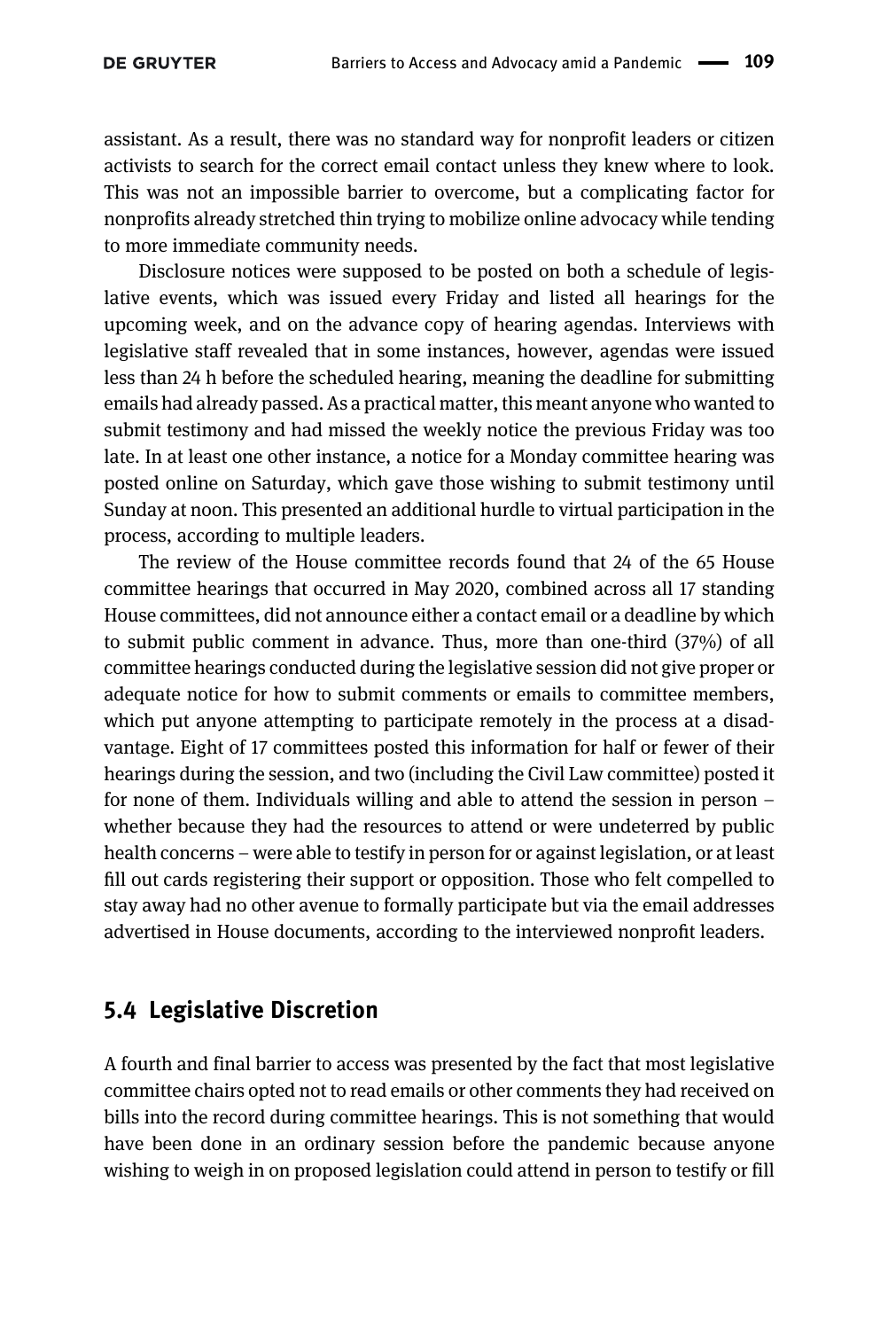out a card registering support or opposition to a bill. But because the pandemic precluded in-person participation for so many people, as discussed above, email or other remote communication was essential to participation in the process.

All nonprofit leaders interviewed for this study reported inconsistencies among committees in dealing with emails or other messages and uncertainty as to whether the comments they and others from their organization submitted were received because they were seldom read into testimony and rarely acknowledged. As a result, nonprofit advocates had no way of knowing to what extent committee members saw their emails, much less read them, or received other messages such as voicemails to their office phones, a theme that consistently emerged in interviews. According to one interviewee, "It was terrible. But the real problem was, you'd hit send and you just didn't know who was going to read your email. At least when you're sitting there in committee at the witness table, someone has to pretend to listen to you."

Moreover, without public acknowledgement of comments delivered remotely, other interested stakeholders in the process, such as journalists or nonprofit leaders from other groups that shared related concerns, could not determine how much grassroots support or opposition to legislation lawmakers were receiving. "It's chaos down there [at the capitol]," said one leader who was interviewed while the legislative session was in progress. "Nobody knows what's going on and we don't get the sense that anybody is hearing us. We have a hard time getting heard on a good day. Now, we can't get through to anybody."

The review of a sample of committee hearings found that the three committee chairs did not mention or read into the record any emails or other testimony delivered remotely in support of or opposition to each bill, nor did they announce how much correspondence members of the committee received. This was equally true for the Civil Law committee hearing on HB 388, which was supposed to have received at least 140 emails in support of the bill, according to one supporter's testimony during the hearing. By the end of the legislative session, all three of the public health-related bills prioritized by the interviewed nonprofit leaders failed to move forward when they were involuntarily deferred on party-line votes by the conservative majority in each committee, despite each bill's direct connection to immediate pandemic response.

## 6 Discussion

The descriptive case study of the pandemic-stricken spring 2020 session of the Louisiana State Legislature suggests that barriers to legislative access facing nonprofit advocacy were related to physical capacity restrictions and health concerns, as well as issues with virtual legislative protocols and chairs' discretion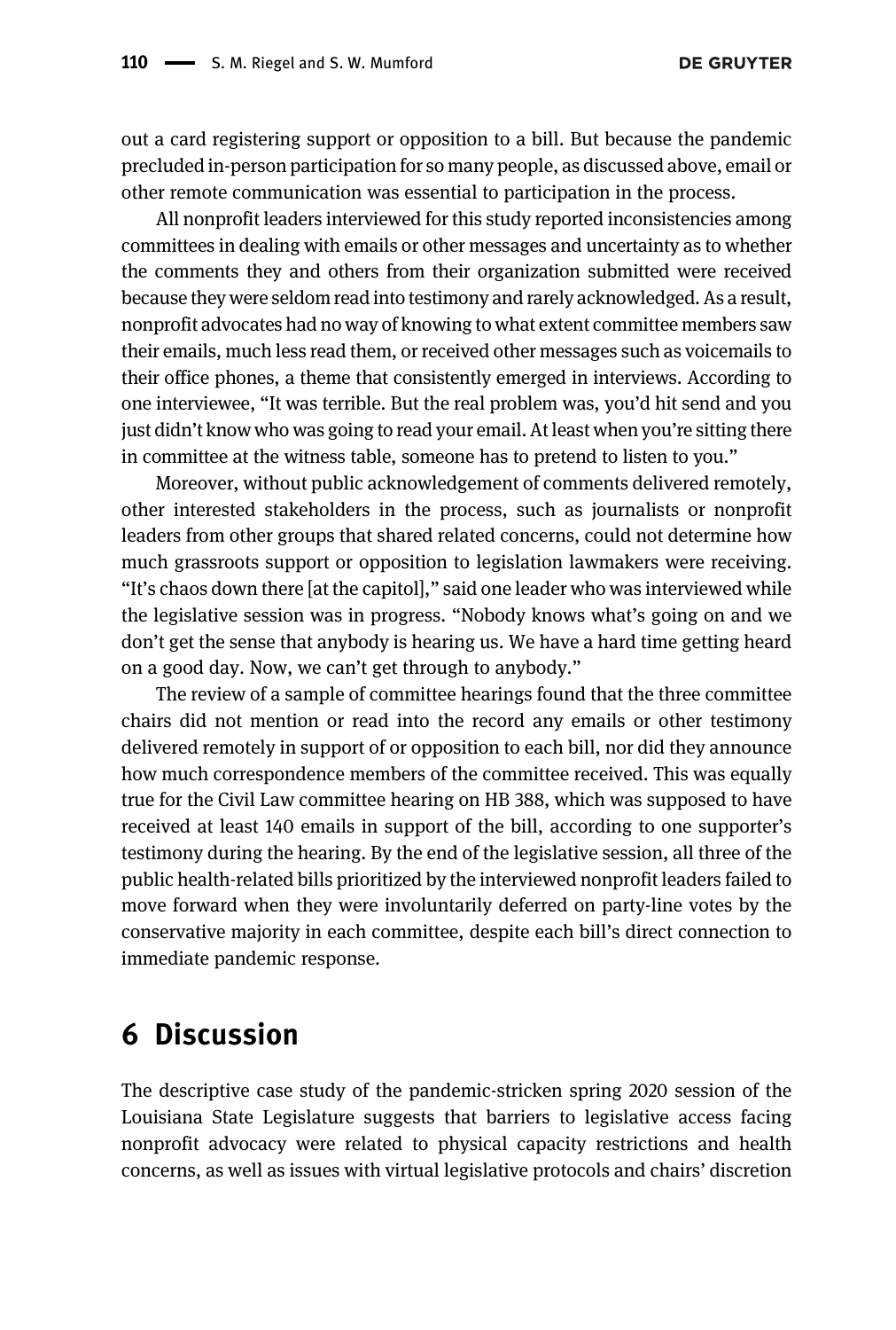to ignore remote testimony. These barriers appear to have been especially prevalent for 501(c)(3) charitable nonprofits mobilizing and advocating on behalf of marginalized communities with particular vulnerabilities to the COVID-19 health threat, despite their constituencies' need for equitable state policy responses to the pandemic ([Marshall 2020](#page-26-6); [Parmet et al. 2021](#page-26-10)). As a result, progressive charitable nonprofits may have been uniquely disadvantaged in their legislative advocacy compared to  $501(c)(4)$  and  $501(c)(6)$  nonprofits, such as those representing the business lobby and other special interests, for two reasons.

First, as discussed previously, because of legal restrictions around lobbying and resource constraints limiting their capacity to engage professional staff and technology in advocacy efforts ([Kimberlin 2010;](#page-25-9) [MacIndoe 2014](#page-26-1); [Prentice 2018\)](#page-27-4),  $501(c)(3)$  charitable nonprofits may be relatively more reliant on outsider tactics associated with grassroots advocacy, such as organizing their constituencies' attendance at legislative hearings en masse ([Almog-Bar 2018;](#page-24-0) [Saitgalina, Dicke,](#page-27-5) [and Birungi 2019](#page-27-5)). This may be especially true in political contexts that do not favor a progressive policy response ([Pleyers 2020](#page-27-2)). Indeed, the interviews with a purposive sample of eight charitable nonprofit leaders advocating for pandemicrelated bills during the Louisiana legislative session support their reliance on more adversarial grassroots advocacy. However, physical capacity restrictions and health concerns limited the number of individuals who were able or willing to attend committee hearings in person, particularly from vulnerable groups whose health was threatened by the pandemic.

Second, when leaders of charitable nonprofits instead turned to virtual tactics, such as mounting email or phone campaigns to show broad support for favored legislation to legislative committee members, they faced another set of barriers. These related not only to their relative lack of technological infrastructure ([Kim](#page-25-9)[berlin 2010\)](#page-25-9), the "digital divide" facing vulnerable constituencies [\(Davila, Abraham,](#page-25-17) [and Seaberry 2020\)](#page-25-17), and their lack of political and business elites with personal connections to legislators among board members ([Guo and Saxton 2010\)](#page-25-14), but also to the lack of uniform procedures for submitting remote (often email) testimony, technical glitches on the part of the state legislature, and the significant discretion of committee chairs to ignore comments delivered remotely during public hearings. It is beyond the scope of this study to determine whether the Louisiana State Legislature's conservative supermajority [\(Ballard 2019](#page-24-2)) factored into the decision of committee chairs not to be more intentional about reading testimony into the record and giving equal access to those attempting to participate in the process remotely. However, the extent to which legislative leadership was aware of the situation – and potentially even exploited it – is a topic worthy of future study.

On the other hand, interest groups such as  $501(c)(6)$  chambers of commerce were able to successfully deploy insider advocacy tactics ([Almog-Bar 2018;](#page-24-0)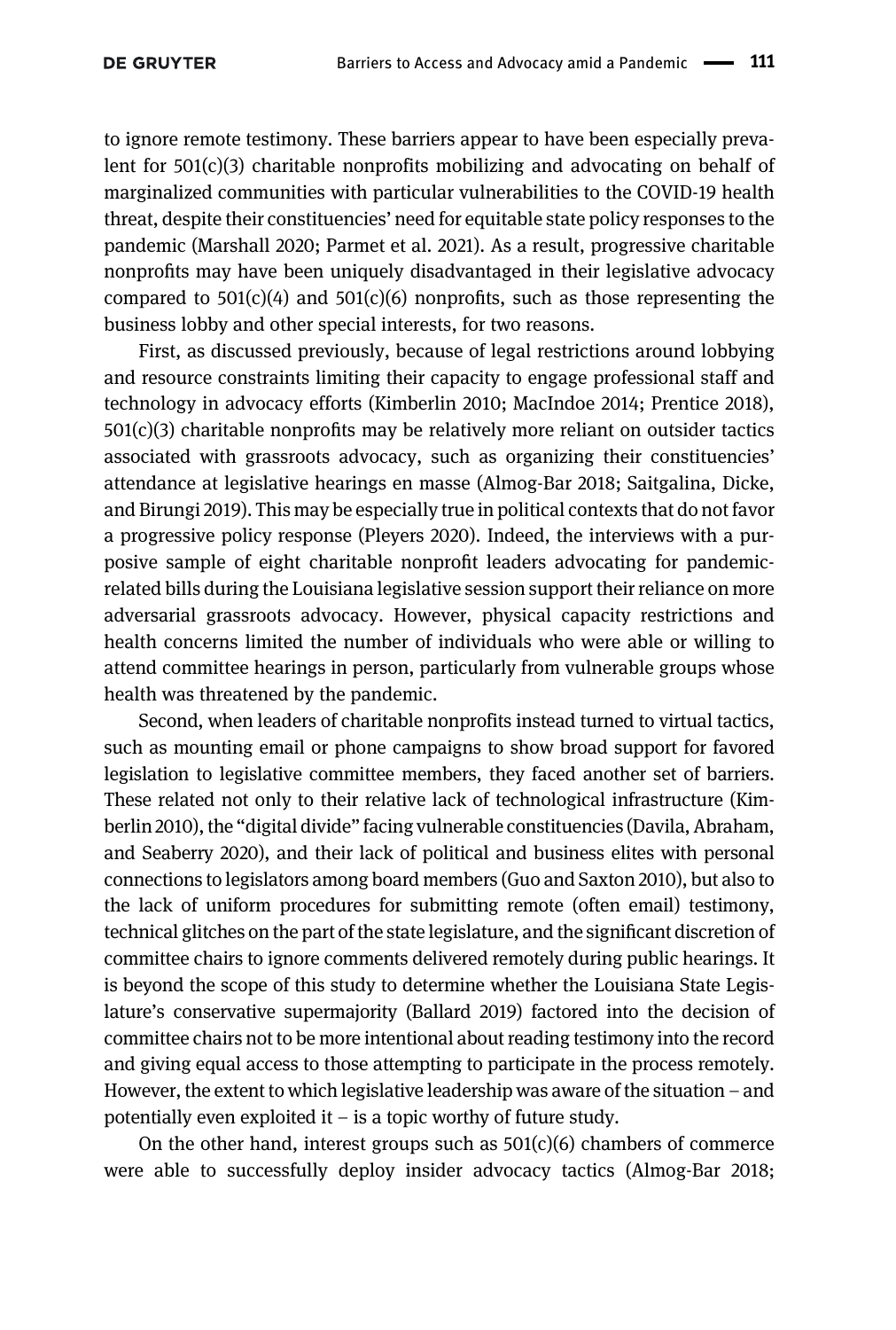[Saitgalina, Dicke, and Birungi 2019](#page-27-5)), most notably by serving on a task force convened by conservative legislative leaders to craft and propose pro-business legislation ([Riegel 2020a](#page-27-11)). This task force comprised legislative leadership, key industry lobbyists, and dozens of large business owners from around the state representing every industry. It met weekly in person and openly discussed amending "placeholder" bills, filed earlier in the session, to address pandemic relief from a conservative, business perspective [\(Karlin 2020;](#page-25-3) [Riegel 2020a\)](#page-27-11). Through direct lobbying with the conservative supermajority in the legislature ([Ballard 2019\)](#page-24-2), this group was uniquely positioned to take advantage of the policy window created by the pandemic crisis ([Kingdon 1984](#page-26-8); [Strolovich 2014\)](#page-27-1). Conversely, as explained above, small charitable nonprofits promoting a progressive policy response to the pandemic found themselves at more of a strategic disadvantage than usual.

#### 6.1 Implications

While the case study design cannot support claims of causation  $-$  indeed, the sampled bills promoted by the interviewed nonprofit leaders likely would have been defeated in any case because of the partisan political opposition to them in the conservative Louisiana State Legislature – it does support the contention that 501(c)(3) charitable nonprofits faced particular barriers to legislative access during the session that hampered their advocacy efforts. This is concerning given nonprofits' pivotal democratic role giving voice to marginalized groups in the political process ([Lu 2018](#page-26-0); [Pekkanen and Smith 2014;](#page-26-7) [Salamon 2002](#page-27-0)). It is especially problematic during a pandemic that exposed serious failures of law throughout the United States to effectively deal with the public health crisis and the social inequities it exacerbated [\(Parmet et al. 2021](#page-26-10)). Nonprofit advocacy is crucial to hold political leaders accountable to vulnerable constituencies.

Nonprofits can only perform this function if they have adequate access to decision makers, whether through direct or grassroots lobbying [\(Grasse and](#page-25-4) [Heidbreder 2011](#page-25-4); [Moreland-Russell et al. 2015\)](#page-26-3). How might charitable nonprofits enhance their access under pandemic conditions? One suggestion is for  $501(c)(3)$ nonprofits to establish  $501(c)(4)$  advocacy arms that can engage in unlimited direct lobbying ([Mason 2015\)](#page-26-4). However, donors, elite board members (to the extent they exist for the nonprofit), and even staff may not be comfortable with this approach if it is perceived to politicize the nonprofit's mission and brand, especially for those charitable nonprofits that primarily provide direct services and engage in advocacy as a secondary function ([Kimberlin 2010;](#page-25-9) [MacIndoe 2014\)](#page-26-1). Filing under alternative IRS codes may impede a nonprofits' fundraising ability [\(Mosely 2014](#page-26-14)), potentially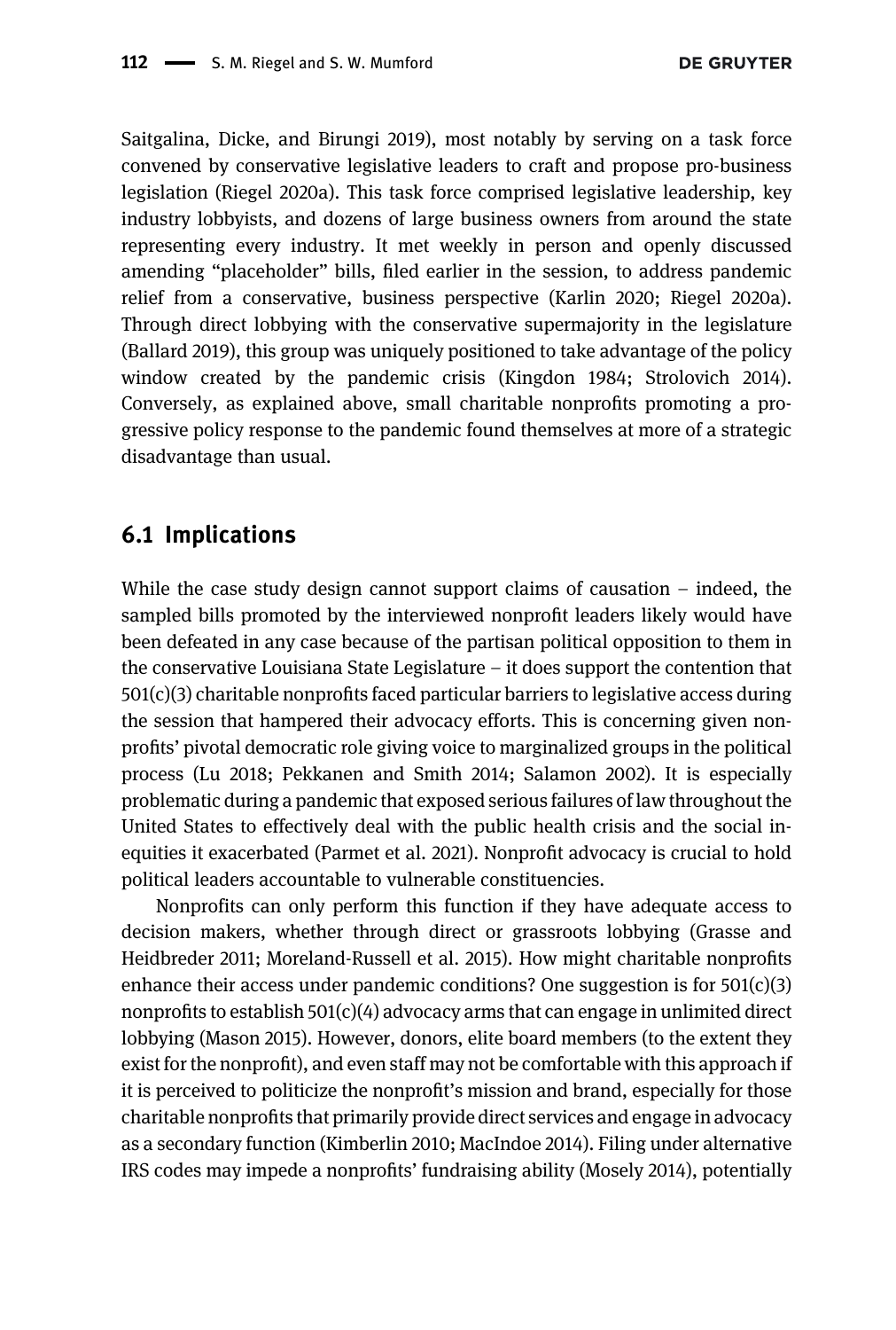making it more susceptible to resource dependency and mission creep away from serving vulnerable communities [\(Kivel 2016\)](#page-26-9).

Nonprofit advocates might also invest in their capacity and strategies for implementing outsider, grassroots advocacy in the virtual space. The emergent practitioner literature clearly recognizes that nonprofit advocates have to adjust their advocacy to this new context during the pandemic and beyond (e.g., [FiscalNote](#page-25-18) [2020\)](#page-25-18). Promising ideas include greater use of digital advocacy to attend virtual hearings and submit emails to the public record; use of social media and online networking tools to help spread awareness of issues, build virtual communities, and raise money through crowdfunding ([Raeymaeckers and Van Puyvelde 2021](#page-27-13)); development of simple, one-page collateral for easy digital distribution to policymakers; and framing advocacy efforts around equity and justice to galvanize support for various causes.

Nevertheless, while in theory the technology that enables remote participation can help democratize the political process, this study found that in many respects it worked against charitable nonprofit advocacy during the 2020 Louisiana legislative session. For digital advocacy to be effective, nonprofits must strive to ensure their vulnerable constituencies have access to digital platforms, invest in their organizations' technological infrastructure and know-how, and pressure governments at all levels to build reliable digital networks and establish fair and consistent procedures for incorporating remote testimony into deliberations. Thus, advocating for more fair and equitable "e-government" and virtual access to policymakers in the legislative realm  $-$  as the nonprofit leaders did in this case study through their letters to legislative leaders – should be yet another issue on the nonprofit policy agenda [\(Levine and McCambridge 2020\)](#page-26-15), but one that can enhance advocacy for other issues crucial to vulnerable populations.

#### 6.2 Limitations and Future Research

While a descriptive case study is useful for examining dynamic contextual conditions that affected access and advocacy for nonprofits during the 2020 Louisiana legislative session, there are limitations with this approach ([Flyvbjerg 2011;](#page-25-16) [Raey](#page-27-13)[maeckers and Van Puyvelde 2021](#page-27-13)). This study empirically established barriers to nonprofit advocacy in the Louisiana State Legislature during the pandemic, but the research was limited in scope. It is difficult to generalize the experiences of the small, purposive sample of progressive charitable nonprofit leaders interviewed for this study to the majority of nonprofits advocating in the state, let alone in other states or jurisdictions, especially those with different political contexts. More study is needed to determine whether the experience in Louisiana was different from other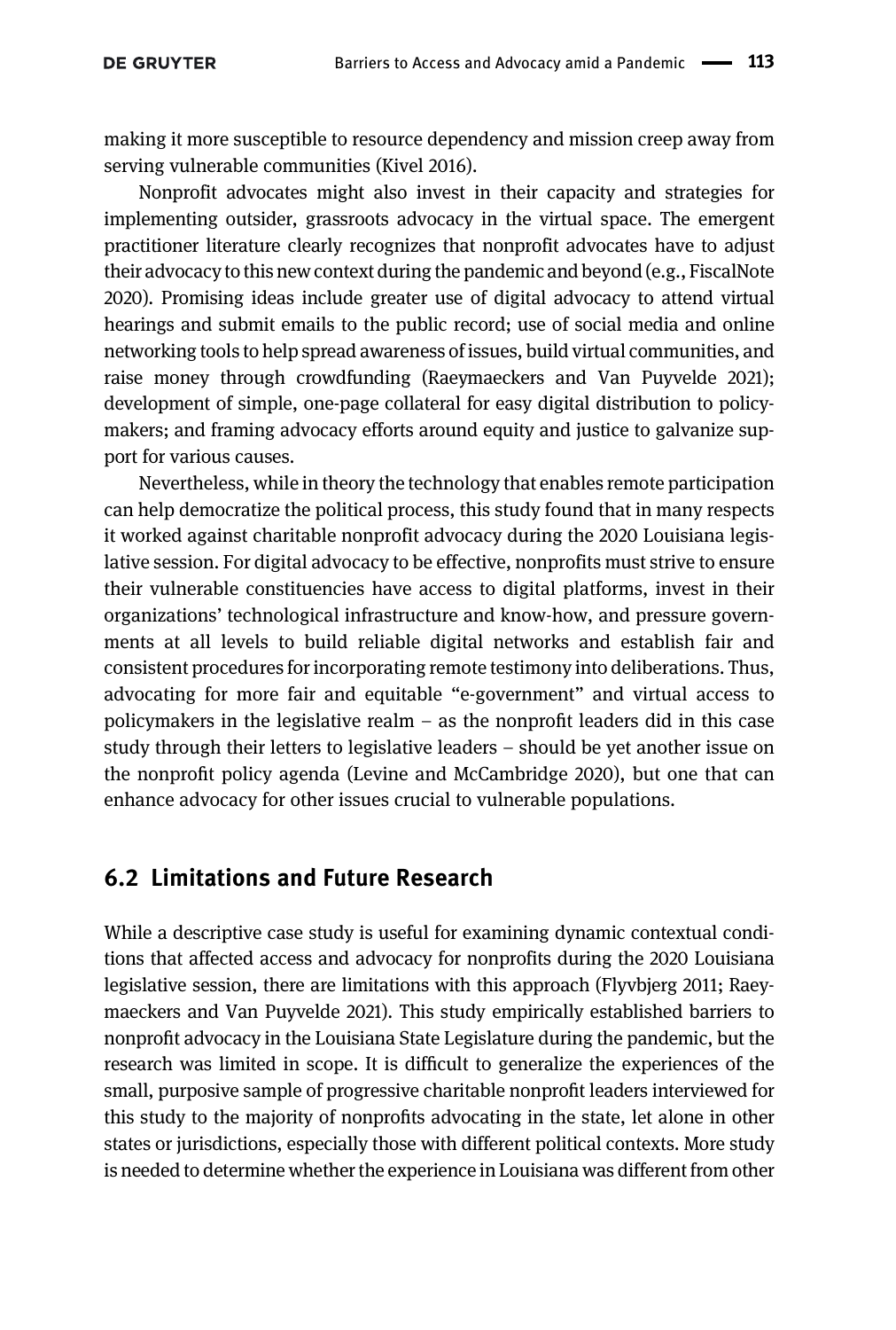locations, and whether charitable nonprofits were more successful in their access and advocacy efforts during pandemic-stricken legislative sessions in different places and times. It is possible that the Louisiana State Legislature is especially conservative ([Ballard 2019\)](#page-24-2) and suffered from particularly problematic pandemic protocols and technological glitches, although other states throughout the country appear to share similar characteristics ([Brown 2020](#page-25-2); [Warner and Zhang 2021\)](#page-27-3).

That said, this study aimed for theoretical as opposed to statistical generalization [\(Flyvbjerg 2011\)](#page-25-16). The goal was to highlight the unique factors the pandemic presented and the way it impacted charitable nonprofits' immediate advocacy efforts and access to the policymaking process. Anecdotal evidence suggests state legislatures across the United States adjusted their practices and protocols to the pandemic in similar ways, at least initially in spring 2020 [\(Brown](#page-25-2) [2020](#page-25-2)), although states with different political leanings adopted different policy responses ([Warner and Zhang 2021\)](#page-27-3). As the pandemic continues into 2022 and beyond, the contextual conditions present in spring 2020 – including the need for social distancing and reliance on technology – remain, extending the relevance of barriers identified in this study. Further, issues with digital and equitable access will likely remain important to nonprofit advocacy beyond the pandemic ([FiscalNote 2020](#page-25-18)). The multi-method case study employed here ([Martinson and](#page-26-2) O'[Brien 2015\)](#page-26-2), triangulating in-depth interviews and legislative records, may serve as an efficient model for future exploration of these issues, including the extent to which lessons learned and adaptations made during and after spring 2020 legislative sessions have resulted in more effective grassroots advocacy efforts in subsequent sessions.

Further study is also needed to establish a causal link, or at least a correlation, between the barriers that hampered advocacy and legislative outcomes. This study tracked three bills that were priorities of advocates through the legislative process. A more rigorous study using process tracing could be designed to follow multiple bills through both chambers of the legislature and map the barriers presented in various committees with eventual outcomes ([Flyvbjerg 2011\)](#page-25-16). Lastly, further study is needed to more rigorously contrast the experience of  $501(c)(3)$  charitable nonprofits during the session with that of other types of organizations, particularly  $501(c)(4)$  and  $501(c)(6)$  advocacy nonprofits representing the business community closely aligned with the conservative legislative leadership, to explore the extent to which and perhaps how those nonprofits were able to overcome barriers to legislative access identified in this article, and whether advocacy strategies would need to differ in more conservative versus progressive state policy environments ([Warner and Zhang 2021](#page-27-3)).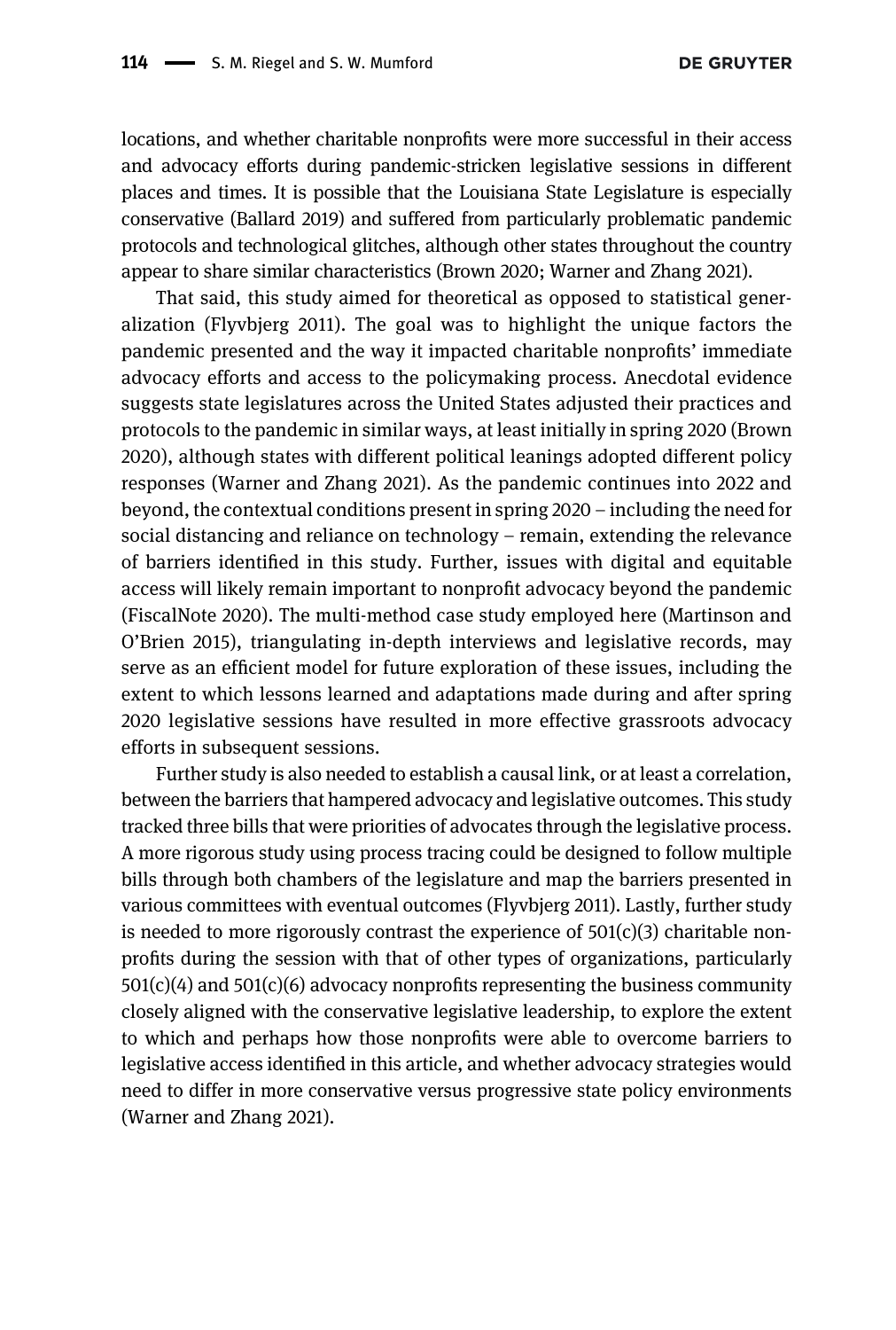# 7 Conclusion

The case study described in this article, comprised of interviews with nonprofit leaders and analysis of legislative records and committee hearings, suggests that charitable nonprofits' legislative access was impeded during the spring 2020 session of the Louisiana State Legislature. It provides a framework of specific barriers in this context for future inclusion and investigation in theories of legislative access, particularly but not exclusively during a pandemic and related to virtual advocacy for progressive policy response on behalf of vulnerable communities. The COVID-19 pandemic highlighted long-standing disparities across several areas of society, including healthcare access and outcomes, economic inequality, and the "digital divide." This study helps to highlight yet another inequity: the potentially uneven playing field on which charitable nonprofits compete when advocating for vulnerable populations in the political arena. This disparity is not new, but the case study underscores how pandemic conditions may exacerbate it.

As the experience of the 2020 Louisiana legislative session suggests, there are potentially serious problems with the way legislation was debated and enacted amid a crisis that precluded equitable participation in the policy process ([Strolo](#page-27-1)[vich 2014\)](#page-27-1). Though state regulations have relaxed since May 2020 [\(Warner and](#page-27-3) [Zhang 2021\)](#page-27-3), allowing for more people to physically participate in future legislative sessions, the COVID-19 virus is still with us, as intermittent surges in variant cases have shown. It is likely access will continue to be restricted, at least to some extent, during future legislative sessions, and possibly during future pandemics or public health crises. Nonprofits must be prepared if they hope to gain access to policymakers and legislative hearings, mount effective advocacy efforts, and serve those who will be relying on them for an equitable response and recovery.

## References

- <span id="page-24-0"></span>Almog-Bar, M. 2018. "Insider Status and Outsider Tactics: Advocacy Tactics of Human Service Nonprofits in the Age of New Public Governance." Nonprofit Policy Forum 8 (4): 411–28.
- <span id="page-24-1"></span>Andrews, K., and B. Edwards. 2004. "Advocacy Organizations in the U.S. Political Process." Annual Review of Sociology 30: 479–506.
- <span id="page-24-2"></span>Ballard, M. 2019. 'It's Unprecedented': This Fresh Faced Louisiana Legislature is More Conservative Than Ever. The Advocate, November 17, 2019. Also available at [https://www.](https://www.theadvocate.com/baton_rouge/news/politics/elections/article_0db3d712-0997-11ea-bda7-2355c74f8b57.html) [theadvocate.com/baton\\_rouge/news/politics/elections/article\\_0db3d712-0997-11ea](https://www.theadvocate.com/baton_rouge/news/politics/elections/article_0db3d712-0997-11ea-bda7-2355c74f8b57.html)[bda7-2355c74f8b57.html.](https://www.theadvocate.com/baton_rouge/news/politics/elections/article_0db3d712-0997-11ea-bda7-2355c74f8b57.html)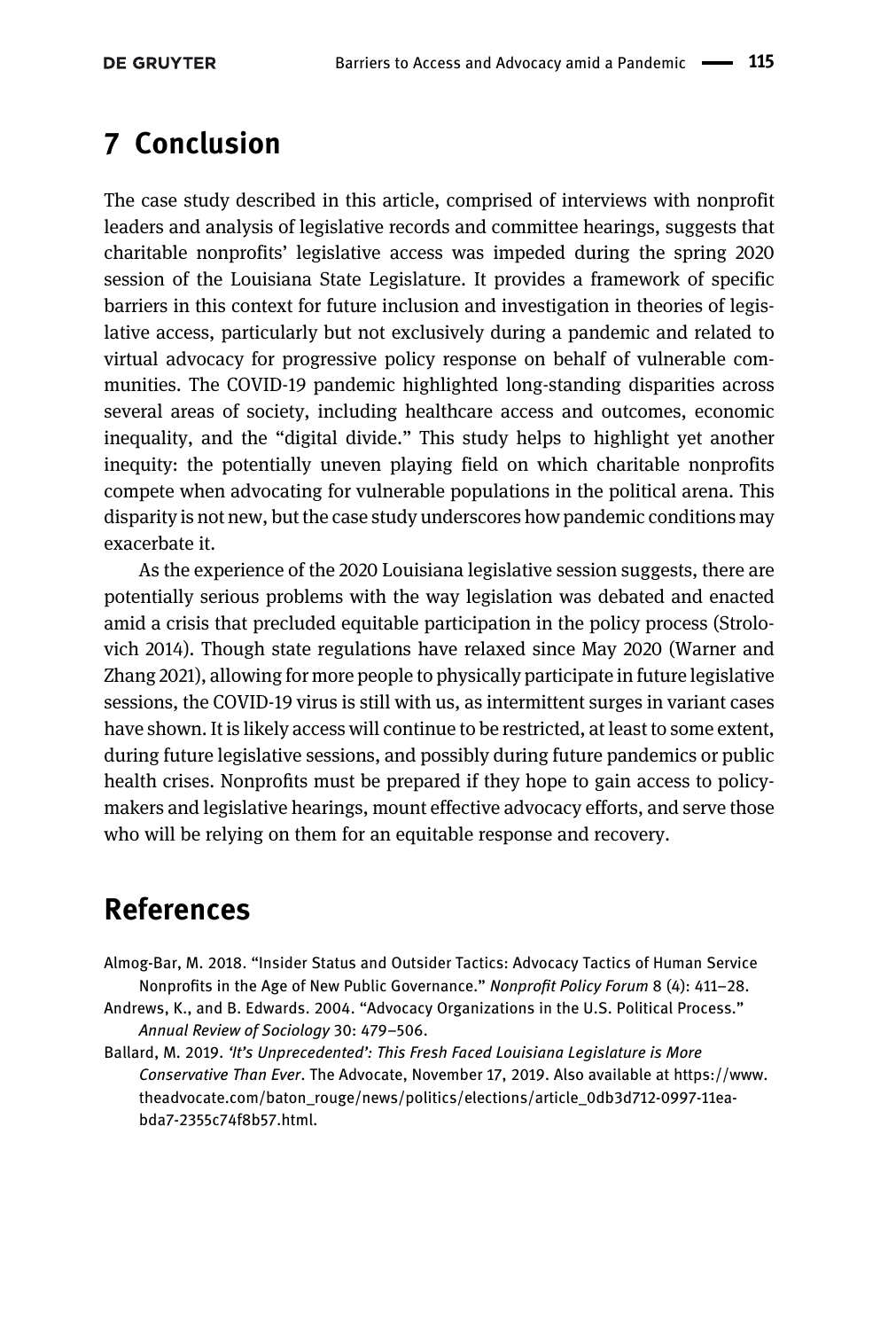<span id="page-25-5"></span>Ballard, M. 2020. 75% in Attendance and Many without Masks: Louisiana Legislature Reconvenes amid Coronavirus. The Advocate, May 14, 2020. Also available at [https://www.theadvocate.](https://www.theadvocate.com/baton_rouge/news/coronavirus/article_3f3170d4-8e1b-11ea-8ea9-fbbffccf9893.html) [com/baton\\_rouge/news/coronavirus/article\\_3f3170d4-8e1b-11ea-8ea9-fbbffccf9893.html](https://www.theadvocate.com/baton_rouge/news/coronavirus/article_3f3170d4-8e1b-11ea-8ea9-fbbffccf9893.html).

- <span id="page-25-7"></span>Bass, G., D. Arons, K. Guinane, and M. Carter. 2007. Seen but Not Heard: Strengthening Nonprofit Advocacy. Washington, DC: The Aspen Institute.
- <span id="page-25-8"></span>Berry, J. 1999. The New Liberalism: The Rising Power of Citizen Groups. Washington, DC: Brookings Institution Press.
- <span id="page-25-1"></span>Berry, J., and D. Arons. 2003. A Voice for Nonprofits. Washington, DC: Brookings Institution Press.
- <span id="page-25-0"></span>Berry, J., and K. Portney. 2014. "The Group Basis of City Politics." In Nonprofits and Advocacy: Engaging Community Government in an Era of Retrenchment, edited by R. Pekkanen, S. Smith, and Y. Tsujinaka, 21–46. Baltimore: John Hopkins University Press.
- <span id="page-25-2"></span>Brown, A. 2020. Coronavirus Closes State Legislatures. Pew Charitable Trust Stateline, March 16, 2020. Also available at [https://www.pewtrusts.org/en/research-and-analysis/blogs/](https://www.pewtrusts.org/en/research-and-analysis/blogs/stateline/2020/03/16/coronavirus-closes-state-legislatures) [stateline/2020/03/16/coronavirus-closes-state-legislatures.](https://www.pewtrusts.org/en/research-and-analysis/blogs/stateline/2020/03/16/coronavirus-closes-state-legislatures)
- <span id="page-25-15"></span>Child, C., and K. Gronbjerg. 2007. "Nonprofit Advocacy Organizations: Their Characteristics and Activities." Social Science Quarterly 88 (1): 259–81.
- <span id="page-25-17"></span>Davila, K., M. Abraham, and C. Seaberry. 2020. Towards Health Equity in Connecticut: The Role of Social Inequality and the Impact of COVID 19. New Haven: DataHaven. Also available at [https://ctdatahaven.org/sites/ctdatahaven/](https://ctdatahaven.org/sites/ctdatahaven/files/DataHaven%20Health%20Equity%20Connecticut%20061820.pdf)files/DataHaven%20Health%20Equity% [20Connecticut%20061820.pdf](https://ctdatahaven.org/sites/ctdatahaven/files/DataHaven%20Health%20Equity%20Connecticut%20061820.pdf).
- <span id="page-25-13"></span>Domhoff, W. 1998. Who Rules America Now? Power and Politics in the Year 2000. Palo Alto: Mayfield Publishing.
- <span id="page-25-18"></span>FiscalNote. 2020. Communicating Priorities with Lawmakers During COVID-19. FiscalNote Blog, May 10, 2020. Also available at https://fi[scalnote.com/blog/communicating-priorities-with](https://fiscalnote.com/blog/communicating-priorities-with-lawmakers-during-covid-19)[lawmakers-during-covid-19](https://fiscalnote.com/blog/communicating-priorities-with-lawmakers-during-covid-19).
- <span id="page-25-16"></span>Flyvbjerg, B. 2011. "Case Study." In The Sage Handbook of Qualitative Research. 4th ed., edited by N. Denzin, and Y. Lincoln, 301–16. Thousand Oaks: Sage Publications.
- <span id="page-25-12"></span>Giugni, M. 1998. "Was It Worth the Effort? The Outcomes and Consequences of Social Movements." Annual Review of Sociology 24: 371–93.
- <span id="page-25-4"></span>Grasse, N., and B. Heidbreder. 2011. "The Influence of Lobbying Activity in State Legislatures: Evidence from Wisconsin." Legislative Studies Quarterly 36 (4): 567–89.
- <span id="page-25-11"></span>Grasse, N., K. Ward, and K. Miller-Stevens. 2021. "To Lobby or Not to Lobby? Examining the Determinants of Nonprofit Organizations Taking the IRS 501(h) Election." Policy Studies Journal 49 (1): 242–67.
- <span id="page-25-14"></span>Guo, C., and G. Saxton. 2010. "Voice-In, Voice-Out: Constituent Participation and Nonprofit Advocacy." Nonprofit Policy Forum 1 (1): 1–25.
- <span id="page-25-10"></span>Hall, B. 2010. Giving Voice: The Power of Grassroots Advocacy in Shaping Public Policy. Grant Makers in Health Views from the Field, November 15, 2010. Also available at [https://www.](https://www.gih.org/files/usrdoc/Grassroots_Advocacy_Sunflower_Foundation_November_2010.pdf) gih.org/files/usrdoc/Grassroots\_Advocacy\_Sunfl[ower\\_Foundation\\_November\\_2010.pdf.](https://www.gih.org/files/usrdoc/Grassroots_Advocacy_Sunflower_Foundation_November_2010.pdf)
- <span id="page-25-6"></span>Internal Revenue Service [IRS]. 2021. Common Tax Law Restrictions on Activities of Exempt Organizations. IRS. Also available at [https://www.irs.gov/charities-non-pro](https://www.irs.gov/charities-non-profits/common-tax-law-restrictions-on-activities-of-exempt-organizations)fits/common[tax-law-restrictions-on-activities-of-exempt-organizations.](https://www.irs.gov/charities-non-profits/common-tax-law-restrictions-on-activities-of-exempt-organizations)
- <span id="page-25-3"></span>Karlin, S. 2020. Louisiana Legislature to Suspend Session in Latest Effort to Battle Coronavirus. The Advocate, March 16, 2020. Also available at [https://www.theadvocate.com/baton\\_](https://www.theadvocate.com/baton_rouge/news/coronavirus/article_3f532e10-679a-11ea-8e18-db6151062b16.html) [rouge/news/coronavirus/article\\_3f532e10-679a-11ea-8e18-db6151062b16.html.](https://www.theadvocate.com/baton_rouge/news/coronavirus/article_3f532e10-679a-11ea-8e18-db6151062b16.html)
- <span id="page-25-9"></span>Kimberlin, S. 2010. "Advocacy by Nonprofits: Roles and Practices of Core Advocacy Organizations and Direct Service Agencies." Journal of Policy Practice 9: 164–82.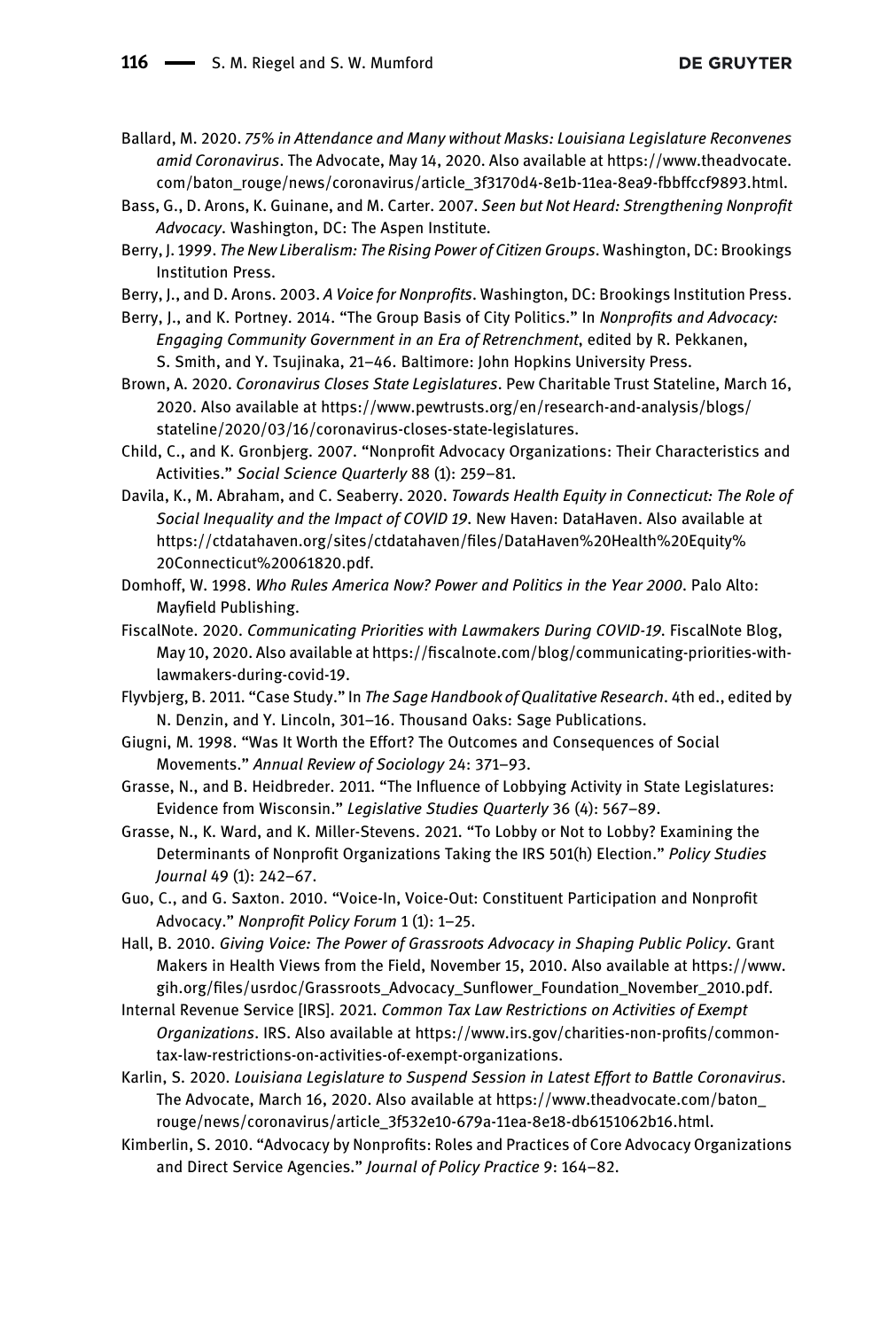<span id="page-26-8"></span>Kingdon, J. 1984. Agenda, Alternatives, and Public Policies. New York: Addison-Wesley.

- <span id="page-26-9"></span>Kivel, P. 2016. "Navigating Neoliberalism in the Academy, Nonprofits, and Beyond: Social Service or Social Change?" S&F Online 13 (2): 1–11, [https://sfonline.barnard.edu/navigating](https://sfonline.barnard.edu/navigating-neoliberalism-in-the-academy-nonprofits-and-beyond/paul-kivel-social-service-or-social-change/)neoliberalism-in-the-academy-nonprofi[ts-and-beyond/paul-kivel-social-service-or-social](https://sfonline.barnard.edu/navigating-neoliberalism-in-the-academy-nonprofits-and-beyond/paul-kivel-social-service-or-social-change/)[change/.](https://sfonline.barnard.edu/navigating-neoliberalism-in-the-academy-nonprofits-and-beyond/paul-kivel-social-service-or-social-change/)
- <span id="page-26-15"></span>Levine, M., and R. McCambridge. 2020. No Excuses: The 2020 Advocacy Requirements for Nonprofit Organizations. Nonprofit Quarterly, May 7, 2020. Also available at [https://](https://nonprofitquarterly.org/no-excuses-the-2020-advocacy-requirements-for-nonprofit-organizations/) nonprofi[tquarterly.org/no-excuses-the-2020-advocacy-requirements-for-nonpro](https://nonprofitquarterly.org/no-excuses-the-2020-advocacy-requirements-for-nonprofit-organizations/)fit[organizations/.](https://nonprofitquarterly.org/no-excuses-the-2020-advocacy-requirements-for-nonprofit-organizations/)
- <span id="page-26-11"></span>Louisiana Advocacy Community. 2020. Letter to the Editor. The Livingston Parish News, March 15, 2020. Also available at [https://www.livingstonparishnews.com/coronavirus/opinion](https://www.livingstonparishnews.com/coronavirus/opinion-louisiana-advocacy-community-requests-immediate-postponement-of-the-2020-legislative-session/article_4f9a6d24-6722-11ea-880a-6b3b1bd510cb.html)[louisiana-advocacy-community-requests-immediate-postponement-of-the-](https://www.livingstonparishnews.com/coronavirus/opinion-louisiana-advocacy-community-requests-immediate-postponement-of-the-2020-legislative-session/article_4f9a6d24-6722-11ea-880a-6b3b1bd510cb.html)[2020-legislative-session/article\\_4f9a6d24-6722-11ea-880a-6b3b1bd510cb.html](https://www.livingstonparishnews.com/coronavirus/opinion-louisiana-advocacy-community-requests-immediate-postponement-of-the-2020-legislative-session/article_4f9a6d24-6722-11ea-880a-6b3b1bd510cb.html).
- <span id="page-26-13"></span>Louisiana House of Representatives. 2020. Guidelines for Members of the Public Visiting the Louisiana State Capitol. Also available at [https://legis.la.gov/LegisDocs/2020/Guidelines\\_](https://legis.la.gov/LegisDocs/2020/Guidelines_For_Visiting_the_Capitol.pdf#:~:text=Guidelines%20for%20Members%20of%20the%20Public%20Visiting%20thesides%20of%20the%20Capitol%20under%20the%20front%20steps) For\_Visiting\_the\_Capitol.pdf#:∼[:text=Guidelines%20for%20Members%20of%20the%](https://legis.la.gov/LegisDocs/2020/Guidelines_For_Visiting_the_Capitol.pdf#:~:text=Guidelines%20for%20Members%20of%20the%20Public%20Visiting%20thesides%20of%20the%20Capitol%20under%20the%20front%20steps) [20Public%20Visiting%20thesides%20of%20the%20Capitol%20under%20the%20front%](https://legis.la.gov/LegisDocs/2020/Guidelines_For_Visiting_the_Capitol.pdf#:~:text=Guidelines%20for%20Members%20of%20the%20Public%20Visiting%20thesides%20of%20the%20Capitol%20under%20the%20front%20steps) [20steps.](https://legis.la.gov/LegisDocs/2020/Guidelines_For_Visiting_the_Capitol.pdf#:~:text=Guidelines%20for%20Members%20of%20the%20Public%20Visiting%20thesides%20of%20the%20Capitol%20under%20the%20front%20steps)
- <span id="page-26-0"></span>Lu, J. 2018. "Organizational Antecedents of Nonprofit Engagement in Policy Advocacy: A Meta-Analytical Review." Nonprofit and Voluntary Sector Quarterly 47 (Suppl. 4): 177–203.
- <span id="page-26-1"></span>MacIndoe, H. 2014. "How Competition and Specialization Shape Nonprofit Engagement in Policy Advocacy." Nonprofit Policy Forum 5 (2): 307–33.
- <span id="page-26-6"></span>Marshall, W. 2020. Coronavirus Infection by Race: What's Behind the Disparities? Mayo Clinic, August 13, 2020. Also available at [https://www.mayoclinic.org/diseases-conditions/](https://www.mayoclinic.org/diseases-conditions/coronavirus/expert-answers/coronavirus-infection-by-race/faq-20488802) [coronavirus/expert-answers/coronavirus-infection-by-race/faq-20488802.](https://www.mayoclinic.org/diseases-conditions/coronavirus/expert-answers/coronavirus-infection-by-race/faq-20488802)
- <span id="page-26-2"></span>Martinson, K., and C. O'Brien. 2015. "Conducting Case Studies." In Handbook of Practical Program Evaluation. 4th ed., edited by K. Newcomer, H. Hatry, and J. Wholey, 177–96. Hoboken: John Wiley & Sons.
- <span id="page-26-4"></span>Mason, D. 2015. "Advocacy in Nonprofit Organizations: A Leadership Perspective." Nonprofit Policy Forum 6 (3): 297–324.
- <span id="page-26-3"></span>Moreland-Russell, S., C. Barbero, S. Andersen, N. Geary, E. Dodson, and R. Brownson. 2015. "'Hearing from All Sides': How Legislative Testimony Influences State Level Policy-Makers in the United States." International Journal of Health Policy and Management 4 (2): 91–8.
- <span id="page-26-5"></span>Mosely, J. 2011. "Institutionalization, Privatization, and Political Opportunity: What Tactical Choices Reveal about the Policy Advocacy of Human Service Nonprofits." Nonprofit and Voluntary Sector Quarterly 40 (3): 435–57.
- <span id="page-26-14"></span>Mosely, J. 2014. "From Skid Row to the Statehouse: How Nonprofit Homeless Service Providers Overcome Barriers to Policy Advocacy Involvement." In Nonprofits and Advocacy: Engaging Community Government in an Era of Retrenchment, edited by R. Pekkanen, S. Smith, and Y. Tsujinaka, 107–36. Baltimore: John Hopkins University Press.
- <span id="page-26-12"></span>Orr, M. 2020. Letter to Sen. Patrick Cortez, Rep. Clay Schexnayder, Louisiana Legislature. Baton Rouge, Louisiana: [unpublished letter].
- <span id="page-26-10"></span>Parmet, W., S. Burris, L. Gable, S. de Guia, D. Levin, and N. Terry. 2021. "COVID-19: The Promise and Failure of Law in an Inequitable Nation." American Journal of Public Health 111 (1): 47-9.
- <span id="page-26-7"></span>Pekkanen, R., and S. Smith. 2014. "Introduction: Nonprofit Advocacy: Definitions and Concepts." In Nonprofits and Advocacy: Engaging Community Government in an Era of Retrenchment,